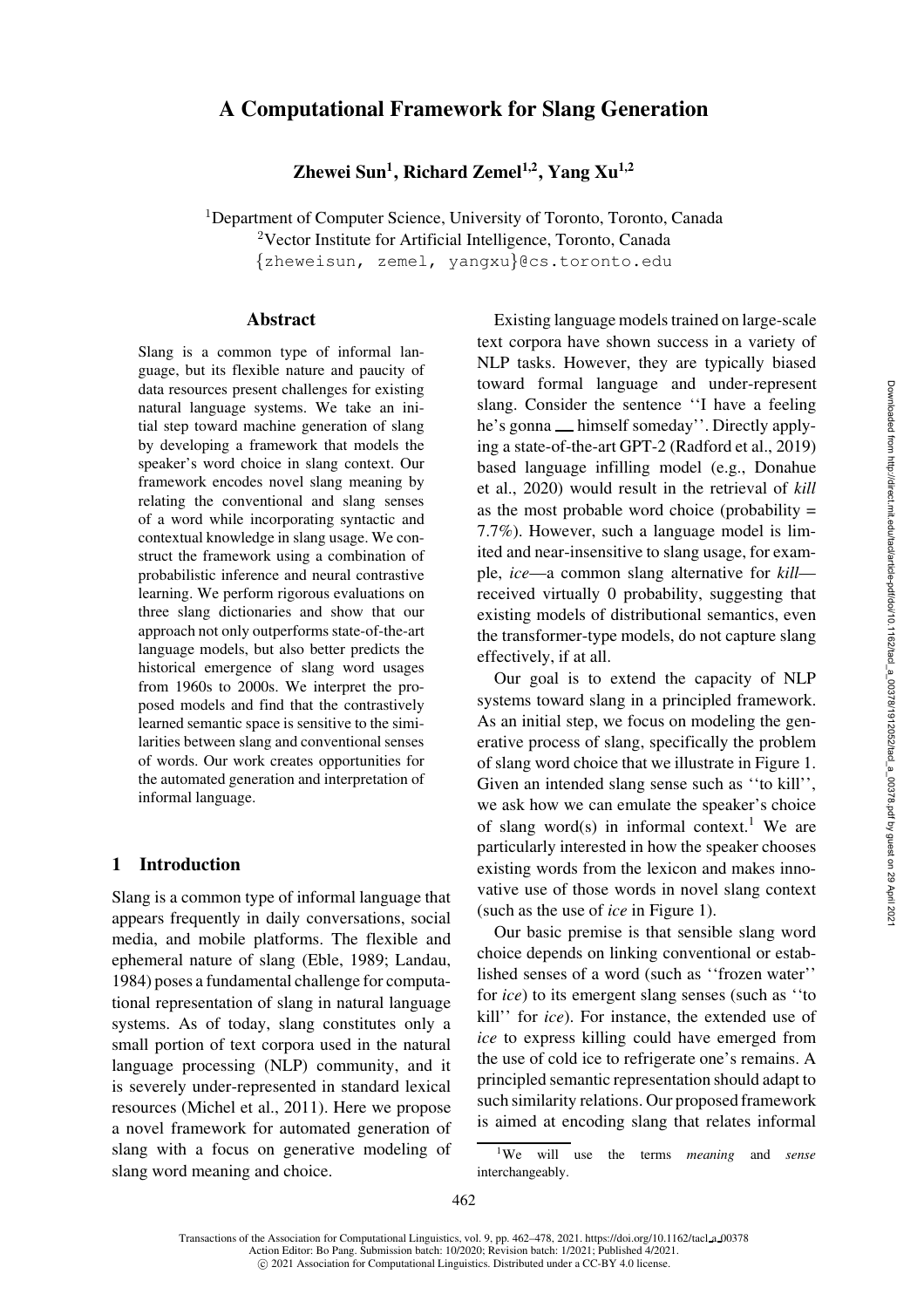<span id="page-1-0"></span>

Figure 1: A slang generation framework that models speaker's choice of a slang term (*ice*) based on the novel sense (''to kill'') in context and relations with conventional senses (e.g., ''frozen water'').

and conventional word senses, hence capturing semantic similarities beyond those from existing language models. In particular, contextualized embedding models such as BERT would consider ''frozen water'' to be semantically distant or irrelevant from ''to kill'', so they cannot predict *ice* to be appropriate for expressing ''to kill'' in slang context.

The capacity for generating novel slang word usages will have several implications and applications. From a scientific view, modeling the generative process of slang word choice will help explain the emergence of novel slang usages over time—we show how our framework can predict the emergence of slang in the history of English. From a practical perspective, automated slang generation paves the way for automated slang interpretation. Existing psycho-linguistic work suggests that language generation and comprehension rely on similar cognitive processes (e.g., [Pickering and Garrod](#page-15-1)[,](#page-13-2) [2013](#page-15-1)[;](#page-13-2) Ferreira Pinto Jr. and Xu, [2021](#page-13-2)). Similarly, a generative model of slang can be an integral component of slang comprehension that informs the relation between a candidate sense and a query word, where the mapping can be unseen during training. Furthermore, a generative approach to slang may also be applied to downstream tasks such as naturalistic chatbots, sentiment analysis, and sarcasm detection (see work by [Aly and van der Haar](#page-12-0) [\[2020\]](#page-12-0) and Wilson et al., [\[2020\]](#page-16-0)).

We propose a neural-probabilistic framework that involves three components: 1) a probabilistic choice model that infers an appropriate word for expressing a query slang meaning given its context, 2) an encoder based on contrastive learning that captures slang meaning in a modified embedding space, and 3) a prior that incorporates different forms of context. Specifically, the slang encoder we propose transforms slang and conventional senses of a word into a slang-sensitive embedding space where they will lie in close proximity. As such, senses like ''frozen water'', ''unfriendliness'' and ''to kill'' will be encouraged to be in close proximity in the learned embedding space. Furthermore, the resulting embedding space will also set apart slang senses of a word from senses of other unrelated words, and hence contrasting within-word senses from across-word senses in the lexicon. A practical advantage of this encoding method is that semantic similarities pertinent to slang can be extracted automatically from a small amount of training data, and the learned semantic space will be sensitive to slang.

Our framework also captures the flexible nature of slang usages in natural context. Here, we focus on syntax and linguistic context, although our framework should allow for the incorporation of social or extra-linguistic features as well. Recent work has found that the flexibility of slang is reflected prominently in syntactic shift [\(Pei et al.](#page-15-2), [2019](#page-15-2)). For example, *ice*—most commonly used as a noun—is used as a verb to express ''to kill'' (in [Figure 1\)](#page-1-0). We build on these findings by incorporating syntactic shift as a prior in the probabilistic model, which is integrated coherently with the contrastive neural encoder that captures flexibility in slang sense extension. We also show how a contextualized language infilling model can provide additional prior information from linguistic context (c.f. [Erk, 2016](#page-13-3)).

To preview our results, we show that our framework yields a substantial improvement on the accuracy of slang generation against state-ofthe-art embedding methods including deep contextualized models, in both few-shot and zero-shot settings. We evaluate our framework rigorously on three datasets constructed from slang dictionaries and in a historical prediction task. We show evidence that the learned slang embedding space yields intuitive interpretation of slang and offers future opportunities for informal natural language processing.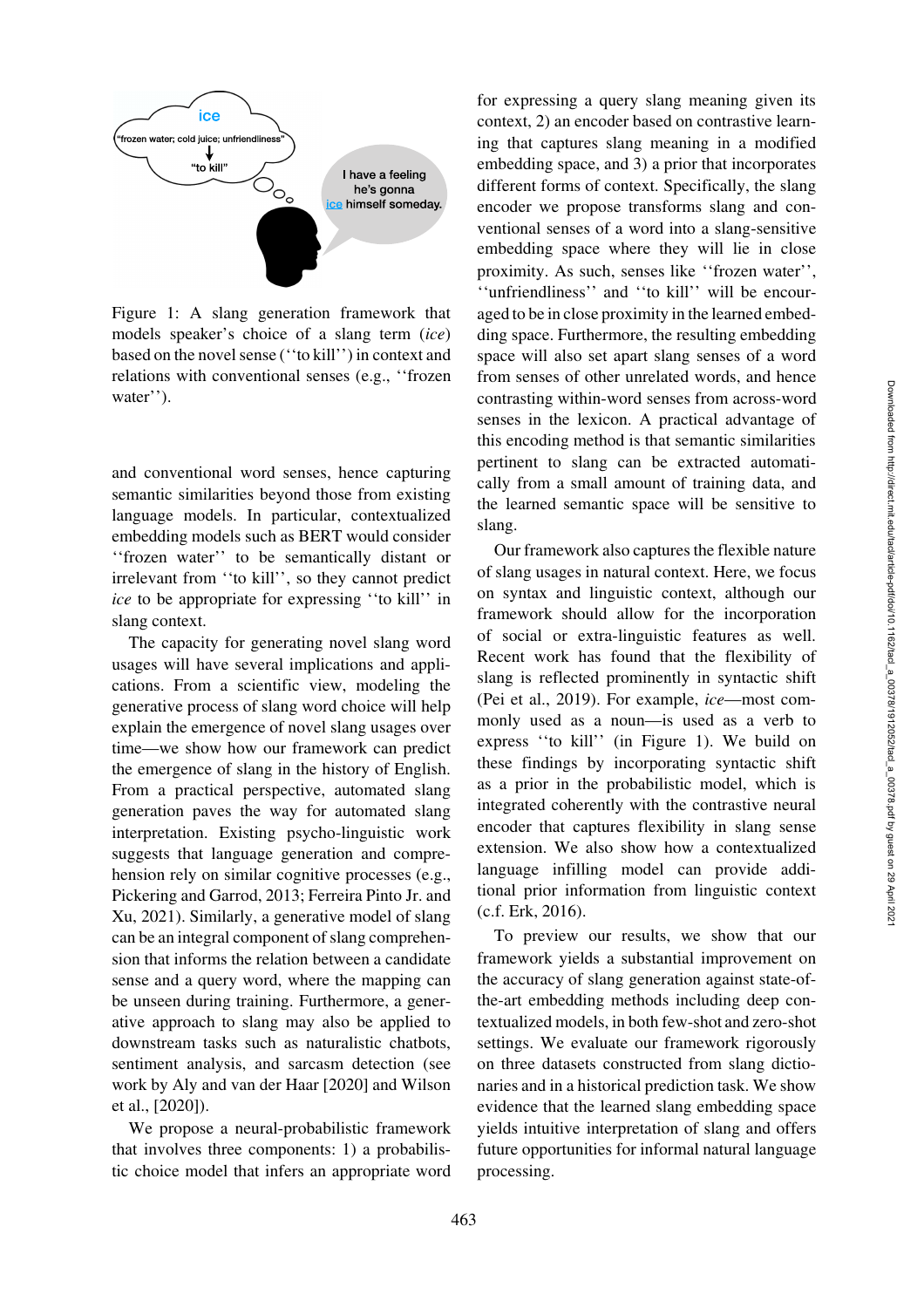# 2 Related Work

NLP for Non-Literal Language. Machine processing of non-literal language has been explored in different linguistic phenomena including metaphor [\(Shutova et al., 2013b](#page-15-3); [Veale et al.,](#page-15-4) [2016](#page-15-4); [Gao et al., 2018;](#page-13-4) [Dankers et al., 2019\)](#page-13-5), metonymy [\(Lapata and Lascarides](#page-14-2)[,](#page-15-5) [2003](#page-14-2)[;](#page-15-5) Nissim and Markert, [2003](#page-15-5); [Shutova et al., 2013a](#page-15-6)), irony [\(Filatova, 2012](#page-13-6)), neologism [\(Cook, 2010\)](#page-13-7), idiom [\(Fazly et al., 2009](#page-13-8); [Liu and Hwa](#page-14-3), [2018\)](#page-14-3), vulgarity [\(Holgate et al., 2018](#page-13-9)[\), and euphemism \(](#page-14-4)Magu and Luo, [2018\)](#page-14-4). Non-literal usages are present in slang, but these existing studies do not directly model the semantics of slang. In addition, work in this area has typically focused on detection and comprehension. In contrast, generation of novel informal language use has been sparsely tackled.

Computational Studies of Slang. Slang has been extensively studied as a social phenomenon [\(Mattiello, 2005](#page-14-5)), where social variables such as gend[er](#page-12-2) [\(Blodgett et al., 2016](#page-12-1)[\), ethnicity \(](#page-12-2)Bamman et al., [2014](#page-12-2)), and social-economic status [\(Labov,](#page-14-6) [1972](#page-14-6), [2006\)](#page-14-7) have been shown to play important roles in slang construction. More recently, an analysis of social media text has shown that linguistic features also correlate with the survival of slang terms, where linguistically appropriate terms have a higher likeli[hood of being popularized \(](#page-15-7)Stewart and Eisenstein, [2018](#page-15-7)).

Recent work in the NLP community has also analyzed slang. [Ni and Wang \(2017](#page-15-8)) studied slang comprehension as a translation task. In their study, both the spelling of a word and its context are provided as input to a translation model to decode a definition sentence. [Pei et al. \(2019\)](#page-15-2) proposed end-to-end neural models to detect and identify slang automatically in natural sentences.

Kulkarni and Wang [\(2018](#page-14-8)) have proposed computational models that derive novel word forms of slang from spellings of existing words. Here, we instead explore the generation of novel slang usage from existing words and focus on word sense extension toward slang context, based on the premise that new slang senses are often derived from existing conventional word senses.

Our work is inspired by previous research suggesting that slang relies on reusing words in the existing lexicon [\(Eble](#page-13-10), [2012\)](#page-13-10). Previous work has applied cognitive models of categorization to predict novel slang usage [\(Sun et al.](#page-15-9), [2019](#page-15-9)). In that work, the generative model is motivated by research on word sense extension [\(Ramiro et al.,](#page-15-10) [2018](#page-15-10)). In particular, slang generation is operationalized by categorizing slang senses based on their similarities to dictionary definitions of candidate words, enhanced by collaborative filtering [\(Goldberg et al., 1992](#page-13-11)) to capture the fact that words with similar senses are likely to extend to similar novel senses [\(Lehrer, 1985](#page-14-9)). However, this approach presupposes that slang senses are similar to conventional senses of a word represented in standard embedding space, an assumption that is not warranted and yet to be addressed.

Our work goes beyond the existing work in three important aspects: 1) We capture semantic flexibility of slang usage by contributing a novel method based on contrastive learning. Our method encodes slang meaning and conventional meaning of a word under a common embedding space, thereby improving the inadequate existing methodology for slang generation that uses common, slang-insensitive embeddings. 2) We capture syntactic and contextual flexibility of slang usage in a coherent probabilistic framework, an aspect that was ignored in previous work. 3) We rigorously test our framework against slang sense definition entries from three large slang dictionaries and contribute a new dataset for slang research to the community.

Contrastive Learning. Contrastive learning is a semi-supervised learning technique used to extract semantic representations in data-scarce situations. It can be incorporated into neural networks in the form of twin networks, where two exact copies of an encoder network are applied to two different examples. The encoded representations are then compared and back-propagated. Alternative loss schemes such as Triplet [\(Weinberger and Saul,](#page-16-1) [2009](#page-16-1)[;](#page-14-10) [Wang et al.](#page-16-2)[,](#page-14-10) [2014](#page-16-2)[\) and Quadruplet loss \(](#page-14-10)Law et al., [2013](#page-14-10)) have also been proposed to enhance stability in training. In NLP, contrastive learning has been applied to learn similarities between text [\(Mueller and Thyagarajan](#page-14-11), [2016](#page-14-11); [Neculoiu et al.,](#page-14-12) [2016](#page-14-12)) and speech utterances [\(Kamper et al., 2016](#page-13-12)) with recurrent neural networks.

The contrastive learning method we develop has two main differences: 1) We do not use recurrent encoders because they perform poorly on dictionary-based definitions; 2) We propose a joint neural-probabilistic framework on the learned embedding space instead of resorting to methods such as nearest-neighbor search for generation.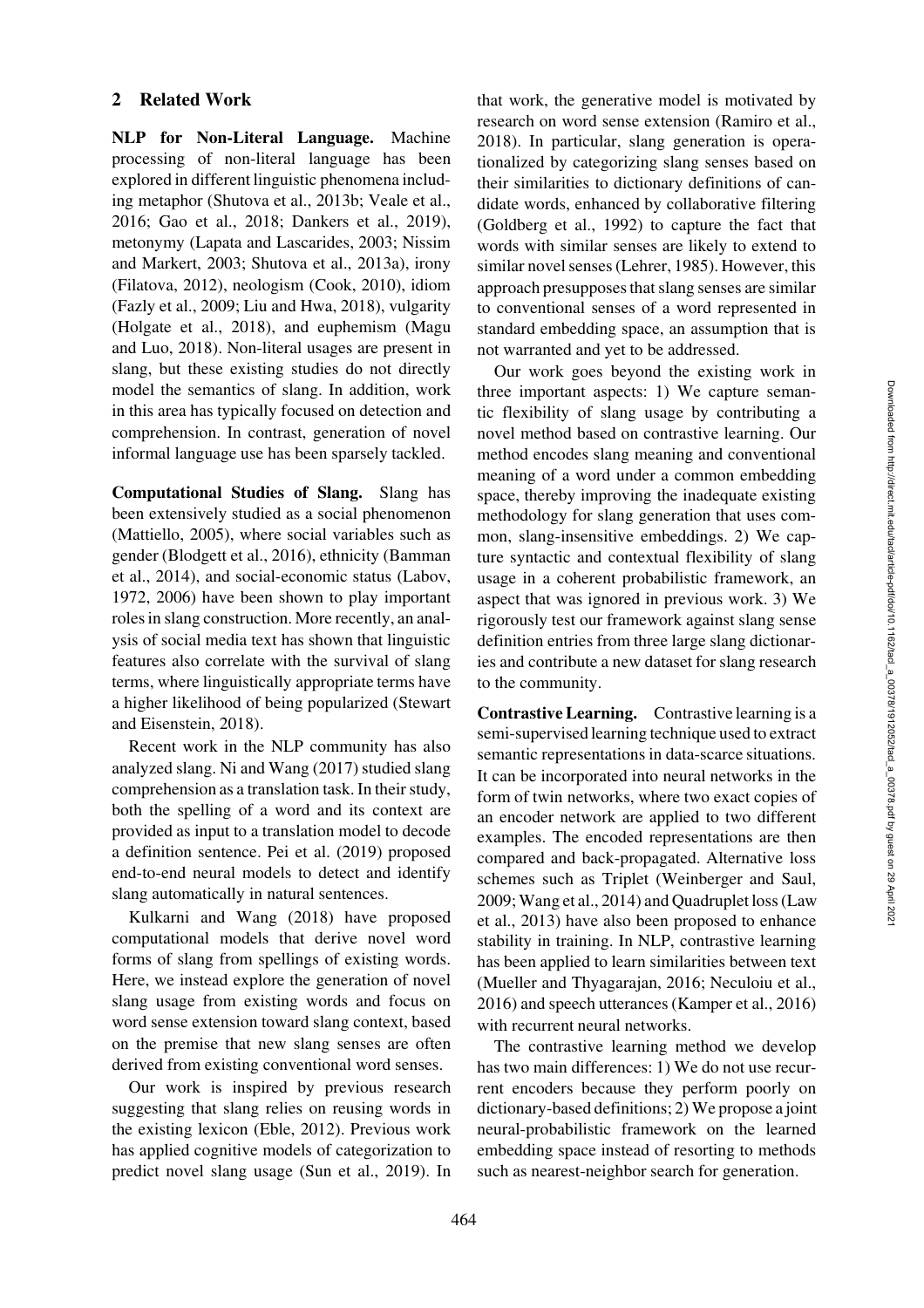#### 3 Computational Framework

Our computational framework for slang generation comprises three interrelated components: 1) A probabilistic formulation of word choice, extending that in [Sun et al.](#page-15-9) [\(2019\)](#page-15-9) to leverage encapsulated slang senses from a modified embedding space; 2) A contrastive encoder—inspired by variants of twin network [\(Baldi and Chauvin, 1993](#page-12-3); [Bromley et al.](#page-12-4), [1994](#page-12-4))—that constructs a modified embedding space for slang by adapting the conventional embeddings to incorporate new senses of slang words; 3) A contextually informed prior for capturing flexible uses of naturalistic slang.

### 3.1 Probabilistic Slang Choice Model

Given a query slang sense  $M<sub>S</sub>$  and its context  $C<sub>S</sub>$ , we cast the problem of slang generation as inference over candidate words w in our vocabulary. Assuming all candidate words w are drawn from a fixed vocabulary  $V$ , the posterior is as follows:

$$
P(w|M_S, C_S) \propto P(M_S|w, C_S)P(w|C_S)
$$
  
 
$$
\propto P(M_S|w)P(w|C_S)
$$
 (1)

Here, we define the prior  $P(w|C<sub>S</sub>)$  based on regularities of syntax and/or linguistic context in slang usage (described in [Section 3.4\)](#page-4-0). We formulate the likelihood  $P(M_S|w)^2$  $P(M_S|w)^2$  by specifying the relations between conventional senses of word  $w$  (denoted by  $\mathcal{M}_w = \{M_{w_1}, M_{w_2}, \cdots, M_{w_m}\},$  i.e., the set of senses drawn from a standard dictionary) and the query  $M<sub>S</sub>$  (i.e., slang sense that is outside the standard dictionary). Specifically, we model the likelihood by a similarity function that measures the proximity between the slang sense  $M<sub>S</sub>$  and the set of conventional senses  $\mathcal{M}_w$  of word w in a continuous, embedded semantic space:

$$
P(M_S|w) = P(M_S|M_w)
$$
  
 
$$
\propto f(\{sim(E_S, E_{w_i}); E_{w_i} \in \mathcal{E}_w\})
$$
 (2)

Here,  $f(\cdot)$  is a similarity function in range [0, 1], while  $E_S$  and  $\mathcal{E}_w$  represent semantic embeddings of the slang sense  $M<sub>S</sub>$  and the set of conventional senses  $\mathcal{M}_w$ . We derive these embeddings from contrastive learning which we describe in detail in [Section 3.2,](#page-4-1) and we compare this proposed method

with baseline methods that draw embeddings from existing sentence embedding models.

Our choice of the similarity function  $f(\cdot)$  is motivated by prior work on few-shot classification. Specifically, we consider variants of two established methods: One Nearest Neighbor (1NN) matching [\(Koch et al., 2015;](#page-14-13) [Vinyals et al.,](#page-16-3) [2016](#page-16-3)) and Prototypical learning [\(Snell et al.,](#page-15-11) [2017](#page-15-11)).

The 1NN model postulates that a candidate word should be chosen according to the similarity between the query slang sense and the closest conventional sense:

$$
f_{1nn}(E_S, \mathcal{E}_w) = \max_{E_{w_i} \in \mathcal{E}_w} sim(E_S, E_{w_i}) \qquad (3)
$$

In contrast, the prototype model postulates that a candidate word should be chosen if its aggregate (or average) sense is in close proximity of the query slang sense:

$$
f_{prototype}(E_S, \mathcal{E}_w) = sim(E_S, E_w^{prototype})
$$

$$
E_w^{prototype} = \frac{1}{|\mathcal{E}_w|} \sum_{E_{w_i} \in \mathcal{E}_w} E_{w_i}
$$
(4)

<span id="page-3-1"></span>In both cases, the similarity between two senses is defined by the exponentiated negative squared Euclidean distance in semantic embedding space:

$$
sim(E_S, E_w) = \exp(-\frac{||E_S - E_w||_2^2}{h_s})
$$
 (5)

Here,  $h_s$  is a learned kernel width parameter.

We also consider an enhanced version of the post[erior using collaborative filtering \(](#page-13-11)Goldberg et al., [1992](#page-13-11)), where words with similar meaning are predicted to shift to similar novel slang meanings. We operationalize this by summing over the close neighborhood of candidate word  $L(w)$ :

$$
P(w|M_S, C_S) = \sum_{w' \in L(w)} P(w|w')P(w'|M_S, C_S)
$$
\n(6)

Here,  $P(w'|M_S, C_S)$  is a fixed term calculated identically as in Equation [\(1\)](#page-3-1) and  $P(w|w')$  is the weighting of words in the close neighborhood of a candidate word  $w$ . This weighting probability is set proportional to the exponentiated negative cosine distance between  $w$  and its neighbor  $w'$ defined in pre-trained word embedding space, and the kernel parameter  $h_{cf}$  is also estimated from the training data:

<span id="page-3-2"></span>
$$
P(w|w') \propto sim(w, w') = \exp(-\frac{d(w, w')}{h_{cf}}) \tag{7}
$$

<span id="page-3-0"></span><sup>2</sup>Here, we only consider linguistically motivated context as  $C<sub>S</sub>$  and assume the semantic shift patterns of slang are universal across all such contexts.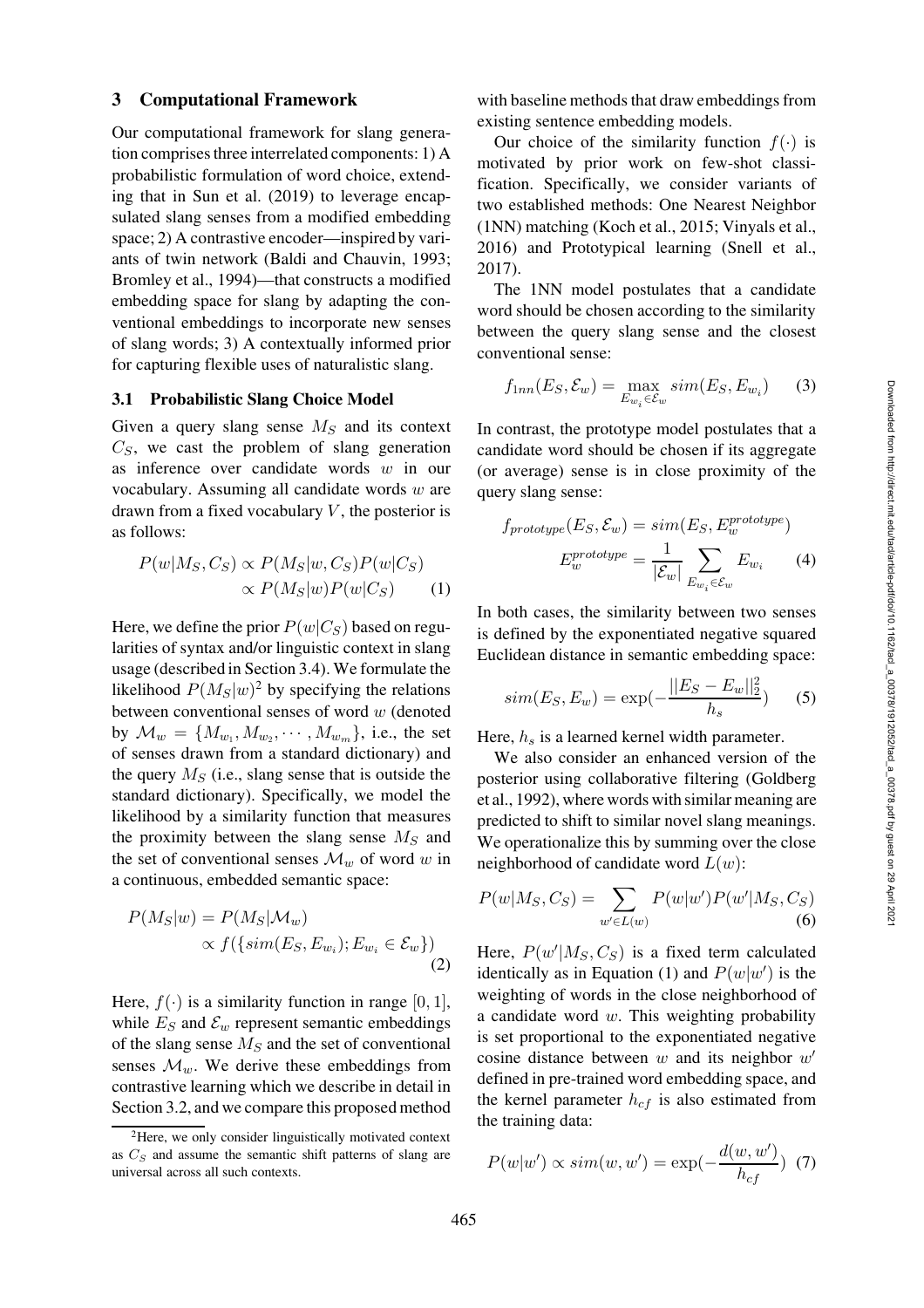Here,  $d(w, w')$  is the cosine distance between two words in a word embedding space.

#### <span id="page-4-1"></span>3.2 Contrastive Semantic Encoding (CSE)

We develop a contrastive semantic encoder for constructing a new embedding space representing slang and conventional word senses that do not bear surface similarities. For instance, the conventional sense of *kick* such as ''propel with foot'' can hardly be related to the slang sense of *kick* such as ''a strong flavor''. The contrastive embedding space we construct seeks to redefine or warp similarities, such that the otherwise unrelated senses will be in closer proximity than they are under existing embedding methods. For example, two metaphorically related senses can bear strong similarity in slang usage, even though they may be far apart in a literal sense.

We sample triplets of word senses as input to contrastive learning, following work on twin networks [\(Baldi and Chauvin](#page-12-3), [1993;](#page-12-3) [Bromley et al.,](#page-12-4) [1994](#page-12-4); [Chopra et al.](#page-12-5), [2005](#page-12-5); [Koch et al.](#page-14-13), [2015\)](#page-14-13). We use dictionary definitions of conventional and slang senses to obtain the initial sense embeddings (See [Section 4.4](#page-6-0) for details). Each triplet consists of 1) an anchor slang sense  $M<sub>S</sub>$ , 2) a positive conventional sense  $M_P$ , and 3) a negative conventional sense  $M_N$ . The positive sense should ideally be encouraged to lie closely to the anchor slang sense (in the resulting embedding space), whereas the negative sense should ideally be further away from both the positive conventional and anchor slang senses. [Section 3.3](#page-4-2) describes the detailed sampling procedures.

Our triplet network uses a single neural encoder g to project each word sense representation into a joint embedding space in  $\mathbb{R}^d$ .

$$
E_S = g(M_S); E_P = g(M_P); E_N = g(M_N)
$$
\n(8)

We choose a 1-layer fully connected network with ReLU[\(Nair and Hinton](#page-14-14), [2010](#page-14-14)) as the encoder  $g$ for pre-trained word vectors (e.g., fastText). For contextualized embedding models we consider, g will be a Transformer encoder [\(Vaswani et al.,](#page-15-12) [2017](#page-15-12)). In both cases, we apply the same encoder network g to each of the three inputs. We train the triplet network using the max-margin triplet loss [\(Weinberger and Saul](#page-16-1), [2009\)](#page-16-1), where the squared distance between the positive pair is constrained to be closer than that of the negative pair with a margin  $m$ :

$$
L_{triplet} = \left[ m + \|E_S - E_P\|_2^2 - \|E_S - E_N\|_2^2 \right]_+ \tag{9}
$$

## <span id="page-4-2"></span>3.3 Triplet Sampling

To train the triplet network, we build data triplets from every slang lexical entry in our training set. For each slang sense  $M<sub>S</sub>$  of word w, we create a positive pair with each conventional sense  $M_{w_i}$  of the same word  $w$ . Then for each positive pair, we sample a negative example every training epoch by randomly selecting a conventional sense  $M_{w'}$  from a word  $w'$  that is sufficiently different from  $w$ , such that the corresponding definition sentence  $D_{w'}$  has less than 20% overlap in the set of content words compared to  $M<sub>S</sub>$  and any conventional definition sentence  $D_{w_i}$  of word w. We rank all candidate words in our vocabulary against  $w$  by computing cosine distances from pre-trained word embeddings and consider a word  $w'$  to be sufficiently different if it is not in the top 20 percent.

Neighborhood Sampling (NS). In addition to using conventional senses of the matching word  $w$  for constructing positive pairs, we also sample positive senses from a small neighborhood  $L(w)$ of similar words. This sampling strategy provides linguistic knowledge from parallel semantic change to encourage neighborhood structure in the learned embedding space. Sampling from neighboring words also augments the size of the training data considerably in this data-scarce task. We sample negative senses in a similar way, except that we also consider all conventional definition sentences from neighboring words when checking for overlapping senses.

#### <span id="page-4-0"></span>3.4 Contextual Prior

The final component of our framework is the prior  $P(w|C_S)$  (see Equation [\(1\)](#page-3-1)) that captures flexible use of slang words with regard to syntax and distributional semantics. For example, slang exhibits flexible Part-of-Speech (POS) shift, for example, noun→verb transition as in the example *ice*, and surprisals in linguistic context, for example, *ice* in ''I have a feeling he's gonna [blank] himself someday." Here, we formulate the context  $C_S$  in two forms: 1) a syntactic-shift prior, namely, the POS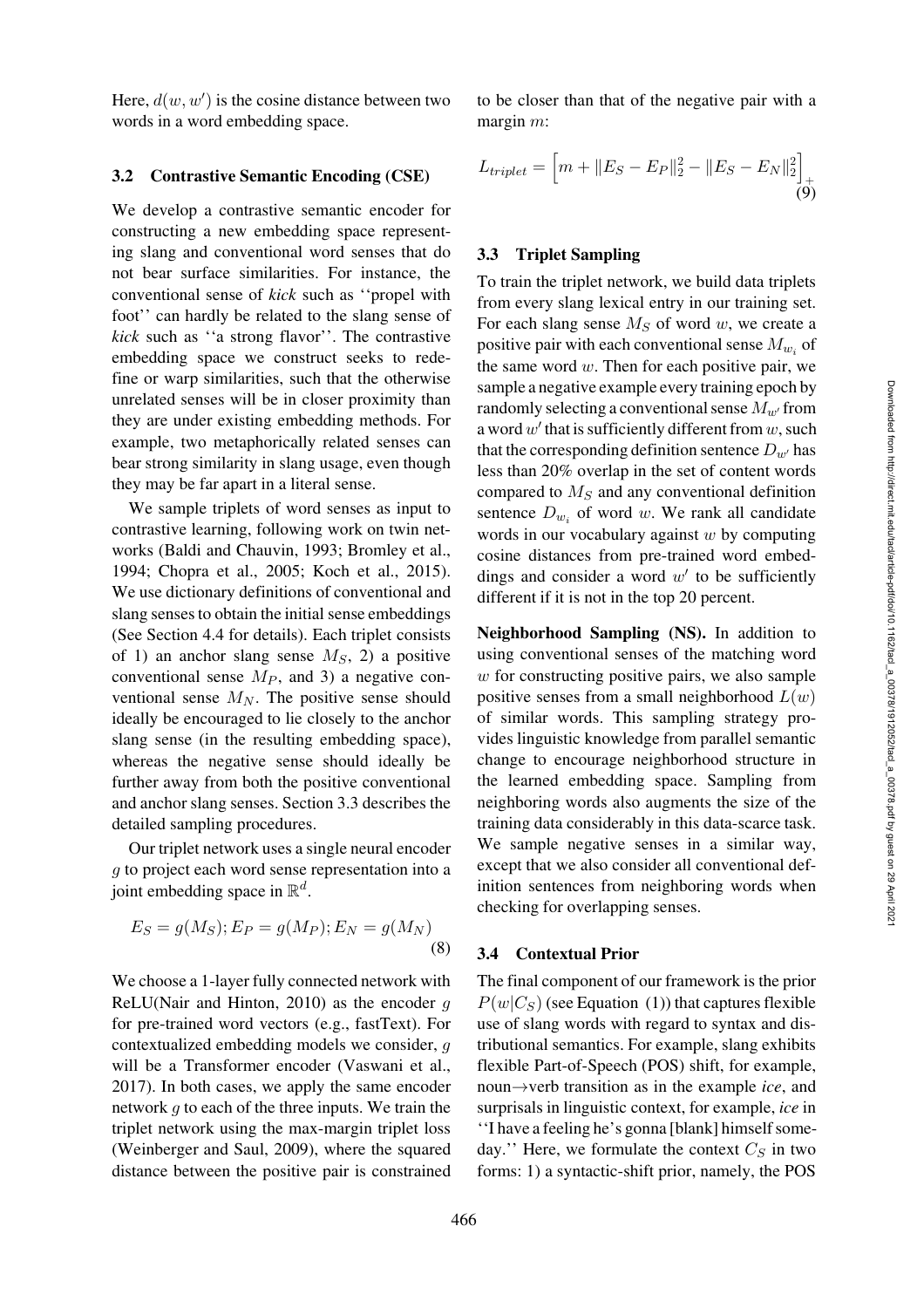information  $P<sub>S</sub>$  to capture syntactic regularities in slang, and/or 2) a linguistic context prior, namely, the linguistic context  $K<sub>S</sub>$  to capture distributional semantic context when this is available in the data.

Syntactic-Shift Prior (SSP). Given a query POS tag  $P_S$ , we construct the syntactic prior by comparing POS distribution  $\mathcal{P}_w$  from literal natural usage of a candidate word  $w$  with a smoothed POS distribution  $P_S$  centered at  $P_S$ . However, we cannot directly compare  $P_S$  to  $P_w$  because slang usage often involves shifting POS [\(Eble, 2012](#page-13-10); [Pei et al., 2019\)](#page-15-2). To account for this, we apply a transformation  $T$  by counting the number of POS transitions for each slang-conventional definition pair in the training data. Each column of the transformation matrix  $T$  is then normalized, so column  $i$  of  $T$  can be interpreted as the expected slang-informed POS distribution given the  $i$ <sup>th</sup> POS tag in conventional context (e.g., the noun column gives the expected slang POS distribution of a word that is used exclusively as a noun in conventional usage). The slang-contextualized POS distribution  $\mathcal{P}_S^*$  can then be computed by applying T on  $\mathcal{P}_S$ :  $\mathcal{P}_S^* = T \times \mathcal{P}_S$ . The prior can be estimated by comparing the POS distributions  $P_w$ and  $\mathcal{P}_S^*$  via Kullback-Leibler (KL) divergence:

$$
P(w|C_S) = P(w|P_S) \propto \exp\left(-KL(\mathcal{P}_w, \mathcal{P}_S^*)\right)^{\frac{1}{2}}
$$
\n(10)

Intuitively, this prior captures the regularities of syntactic shift in slang usage, and it favors candidate words with POS characteristics that fits well with the queried POS tag in a slang context.

Linguistic Context Prior (LCP). We use a language model  $P_{LM}$  to a given linguistic context  $K<sub>S</sub>$  to estimate the probability of each candidate word:

$$
P(w|C_S) = P(w|K_S) \propto P_{LM}(w|K_S) + \alpha
$$
 (11)

Here,  $\alpha$  is a Laplace smoothing constant. We use the GPT-2 based language infilling model from [Donahue et al. \(2020](#page-13-1)) as  $P_{LM}$  and discuss the implementation in [Section 4.3.](#page-6-1)

#### 4 Experimental Setup

### 4.1 Lexical Resources

We collected lexical entries of slang and conventional words/phrases from three separate online dictionaries:<sup>[3](#page-5-0)</sup> 1) Online Slang Dictionary  $(OSD)$ ,<sup>[4](#page-5-1)</sup> 2) Green's Dictionary of Slang (GDoS) [\(Green,](#page-13-13)  $2010$ ,<sup>[5](#page-5-2)</sup> and 3) an open source subset of Urban Dictionary (UD) data from Kaggle.<sup>[6](#page-5-3)</sup> In addition, we gathered dictionary definitions of conventional senses of words from the online version of Oxford Dictionary (OD).<sup>[7](#page-5-4)</sup>

Slang Dictionary. Both slang dictionaries (OSD and GDoS) are freely accessible online and contain slang definitions with meta-data such as Part-of-Speech tags. Each data entry contains the word, its slang definition, and its part-of-speech (POS) tag. In particular, OSD includes example sentence(s) for each slang entry which we leverage as linguistic context, and GDoS contains timetagged references that allow us to perform historical prediction (described later). We removed all acronyms (i.e., fully capitalized words) as they generally do not extend meaning, and slang definitions that share more than 50% content words with any of their corresponding conventional definitions to account for conventionalized slang. We also removed slang with novel word forms where no conventional sense definitions are available. Slang phrases were treated as unigrams because our task only concerns the association between senses and lexical items. Each sense definition was considered a data point during both learning and prediction. We later partitioned definition entries from each dataset to be used for training, validation, and testing. Note that a word may appear in both training and testing but the pairing between word senses are unique (See [Section 5.3](#page-9-0) for discussion).

Conventional Word Senses. We focused on the subset of OD containing word forms that are also available in the slang datasets described. For each word entry, we removed all definitions that have been tagged as *informal* because these are likely to represent slang senses. This results in 10,091 and 29,640 conventional sense definitions corresponding to the OSD and GDoS datasets, respectively.

<sup>3</sup>We obtained written permissions from all authors for the datasets that we use for this work.

<span id="page-5-0"></span><sup>4</sup>OSD: <http://onlineslangdictionary.com>. 5GDoS: <https://greensdictofslang.com>.

<span id="page-5-2"></span><span id="page-5-1"></span><sup>6</sup>UD: [https://www.kaggle.com/therohk/urban](https://www.kaggle.com/therohk/urban-dictionary-words-dataset)

[<sup>-</sup>dictionary-words-dataset](https://www.kaggle.com/therohk/urban-dictionary-words-dataset).

<span id="page-5-4"></span><span id="page-5-3"></span> $7$ OD: <https://en.oxforddictionaries.com>.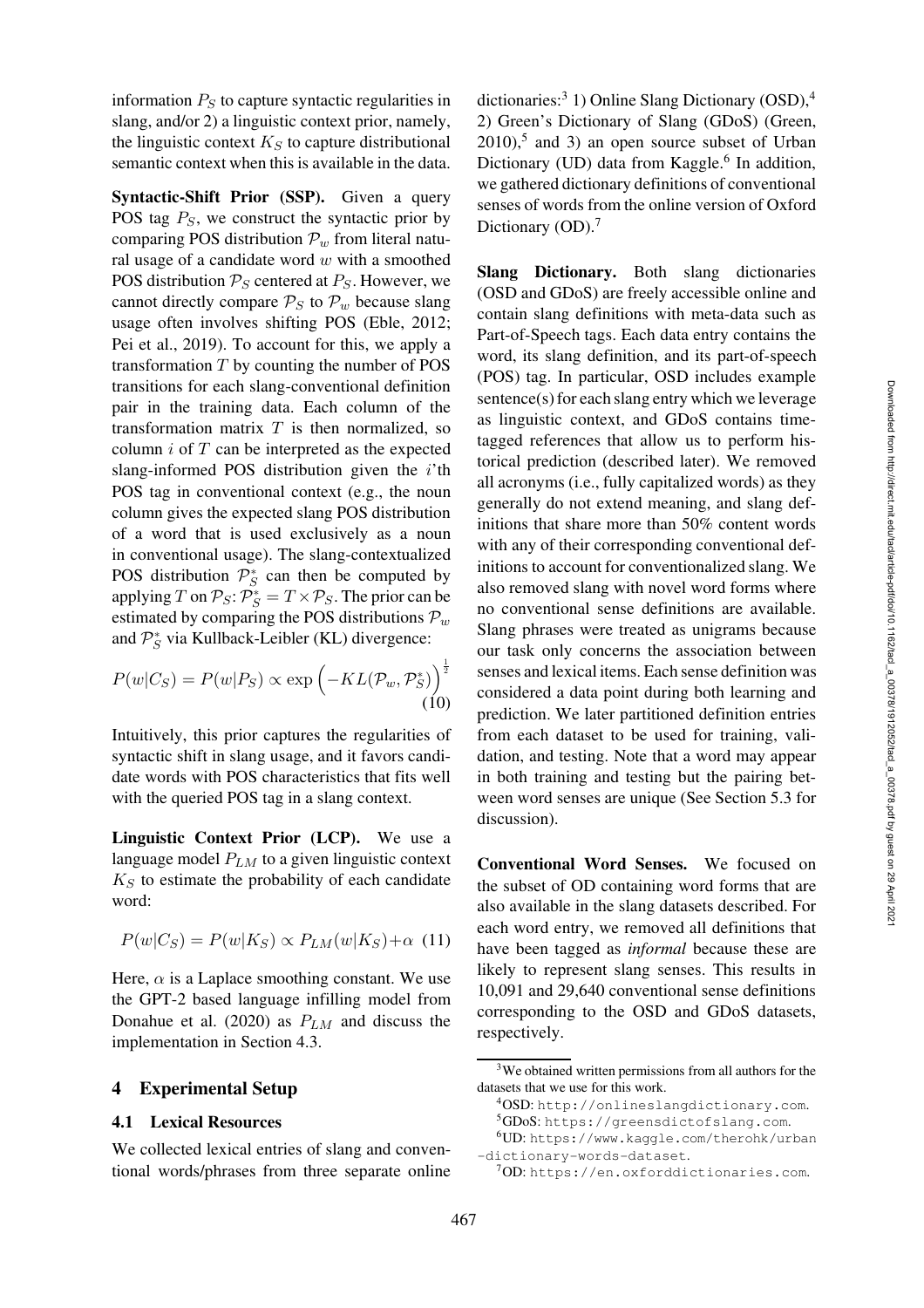Data Split. We used all definition entries from the slang resources such that the corresponding slang word also exists in the collected OD subset. The resulting datasets (OSD and GDS) had 2,979 and 29,300 definition entries, respectively, from 1,635 and 6,540 unique slang words, of which 1,253 are shared across both dictionaries. For each dataset, the slang definition entries were partitioned into a 90% training set and a 10% test set. Five percent of the data in the training set were set aside for validation when training the contrastive encoder.

Urban Dictionary. In addition to the two datasets described above, we provide a third dataset based on Urban Dictionary (UD) that are made available via Kaggle. Unlike the previous two datasets, we are able to make this one publicly available without requiring one to obtain prior permission from the data owners.[8](#page-6-2) To guard against the crowd-sourced and noisy nature of UD, we ensure quality by keeping definition entries such that 1) it has at least 10 more upvotes than downvotes, 2) the word entry exists in one of OSD or GDoS, and 3) at least one of the corresponding definition sentences in these dictionaries have a 20% or greater overlap in the set of content words with the UD definition sentence. We also remove entries with more than 50% overlap in content words with any other UD slang definitions under the same word to remove duplicated senses. This results in 2,631 definitions entries from 1,464 unique slang words. The corresponding OD subset has 10,357 conventional sense entries. We find entries from UD to be more stylistically variable and lengthier, with a mean entry length of 9.73 in comparison to 7.54 and 6.48 for OSD and GDoS, respectively.

#### 4.2 Part-of-Speech Data

The natural POS distribution  $\mathcal{P}_w$  for each candidate word  $w$  is obtained using POS counts from the most recent available decade of the HistWords project [\(Hamilton et al.](#page-13-14), [2016\)](#page-13-14). For word entries that are not available, mostly phrases, we estimate  $P_w$  by counting POS tags from Oxford Dictionary (OD) entries of w.

When estimating the slang POS transformation for the syntactic prior, we mapped all POS tags into one of the following six categories: {verb,

other, adv, noun, interj, adj} for the OSD experiments. For GDS, the tag 'interj' was excluded as it is not present in the dataset.

# <span id="page-6-1"></span>4.3 Contextualized Language Model Baseline

We considered a state-of-the-art GPT-2 based language infilling model from [Donahue et al.](#page-13-1) [\(2020](#page-13-1)) as both a baseline model and a prior to our framework (on the OSD data where context sentences are available for the slang entries). For each entry, we blanked out the corresponding slang word in the example sentence, effectively treating our task as a cloze task. We applied the infilling model to obtain probability scores for each of the candidate words and apply a Laplace smoothing of 0.001. We fine-tuned the LM infilling model using all example sentences in the OSD training set until convergence. We also experiment with a combined prior where the two priors are combined using element-wise multiplication and re-normalization.

#### <span id="page-6-0"></span>4.4 Baseline Embedding Methods

To compare with and compute the baseline embedding methods M for definition sentences, we used 300-dimensional fastText embeddings [\(Bojanowski et al., 2017](#page-12-6)) pre-trained with subword information on 600 billion tokens from Common Crawl<sup>[9](#page-6-3)</sup> as well as 768-dimensional Sentence-Bert (SBERT) [\(Reimers and Gurevych,](#page-15-13) [2019](#page-15-13)) encoders pretrained on Wikipedia and finetuned on NLI datasets [\(Bowman et al.](#page-12-7), [2015;](#page-12-7) [Williams et al.](#page-16-4), [2018](#page-16-4)). The fastText embeddings were also used to compute cosine distances  $d(w, w')$  in Equation [\(7\)](#page-3-2). Embeddings for phrases and the fastText-based sentence embeddings were both computed by applying average pooling to normalized word-level embeddings of all content words. In the case of SBERT, we fed in the original definition sentence.

### 4.5 Training Procedures

We trained the triplet networks for a maximum of 20 epochs using Adam [\(Kingma and Ba, 2015](#page-14-15)) with a learning rate of  $10^{-4}$  for fastText and  $2^{-5}$ for SBERT based models. We preserved dimensions of the input sense vectors for the contrastive embeddings learned by the triplet network (that is, 300 for fastText and 768 for SBERT). We used 1,000 fully-connected units in the contrastive

<span id="page-6-2"></span><sup>8</sup>Code and data available at: [https://github.com](https://github.com/zhewei-sun/slanggen) [/zhewei-sun/slanggen](https://github.com/zhewei-sun/slanggen).

<span id="page-6-3"></span><sup>9</sup><http://commoncrawl.org>.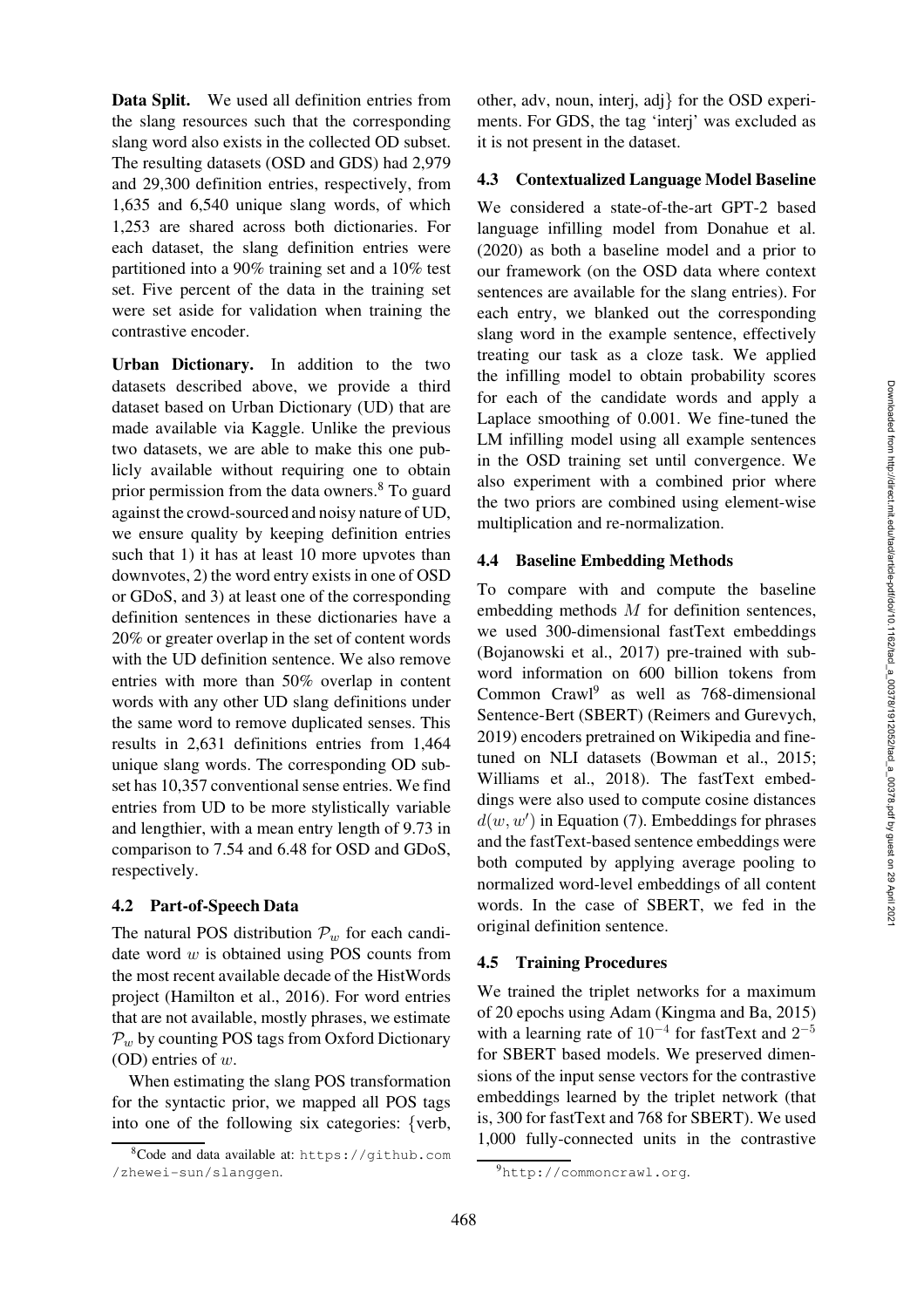encoder's hidden layer for fastText based models. Triplet margins of 0.1 and 1.0 were used with fastText and SBERT embeddings respectively.

We trained the probabilistic classification framework by minimizing negative log likelihood of the posterior  $P(w^*|M_S, C_S)$  on the ground-truth words for all definition entries in the training set. We jointly optimized kernel width parameters using L-BFGS-B [\(Byrd et al.](#page-12-8), [1995\)](#page-12-8). To construct a word w's neighborhood  $L(w)$  in both collaborative filtering and triplet sampling, we considered the 5 closest words in cosine distances of their fastText embeddings.

## 5 Results

#### 5.1 Model Evaluation

We first evaluated our models quantitatively by predicting slang word choices: Given a novel slang sense (a definition taken from a slang dictionary) and its part-of-speech, how likely is the model to predict the ground-truth slang recorded in the dictionary? To assess model performance, we allowed each model to make up to  $|V|$  ranked predictions where V is the vocabulary of the dataset being evaluated, and we used standard Area-Under-Curve (AUC) percentage from Receiver-Operator Characteristic (ROC) curves to assess overall performance.

We show the ROC curves for the OSD evaluation in [Figure 2](#page-7-0) as an illustration. The AUC metric is similar to and a continuous extension to an F1 score by comprehensively sweeping through the number of candidate words a model is allowed to predict. We find this metric to be the most appropriate because multiple words may be appropriate to express a probe slang sense.

To examine the effectiveness of the contrastive embedding method, we varied the semantic representation as input to the models by considering both fastText and SBERT (described in Sec [4.4\)](#page-6-0). For both embeddings, we experimented with the baseline variant without the contrastive encoding (e.g., vanilla embeddings from fastText and SBERT). We then augmented the models incrementally with the contrastive encoder and the priors whenever applicable to examine their respective and joint effects on model performance in slang word choice prediction. We observed that, under both datasets, models leveraging the contrastively learned sense embeddings more reliably predict the ground-truth slang words, indicated by

<span id="page-7-0"></span>

Figure 2: ROC curves for slang generation in OSD test set. Collaborative-filtering prototype model was used for prediction. Ticks on the  $y$ -axis indicate median precision of the models.

both higher AUC scores and consistent improvement in precision over all retrieval ranks. Note that the vanilla SBERT model, despite being a much larger model trained on more data, only presented minor performance gains when compared with the plain fastText model. This suggests that simply training larger models on more data does not better encapsulate slang semantics.

We also analyzed whether the contrastive embeddings are robust under different choices of the probabilistic models. Specifically, we considered the following four variants of the models: 1) 1-Nearest Neighbor (1NN), 2) Prototype, 3) 1NN with collaborative filtering (CF), and 4) Prototype with CF. Our results show that applying contrastively learned semantic embeddings consistently improves predictive accuracy across all probabilistic choice models. The complete set of results for all 3 datasets is summarized in [Table 1.](#page-8-0)

We noted that the syntactic information from the prior improves predictive accuracy in all settings, while by itself predicting significantly better than chance. On OSD, we used the context sentences alone in a contextualized language infilling model for prediction and also incorporating it as a prior. Again, while the prior consistently improves model prediction, both by itself and when paired with the syntactic-shift prior, the language model alone is not sufficient.

We found the syntactic-shift prior and linguistic context prior to be capturing complementary information (mean Spearman correlation of 0.054  $\pm$ 0.003 across all examples), resulting in improved performance when they are combined together.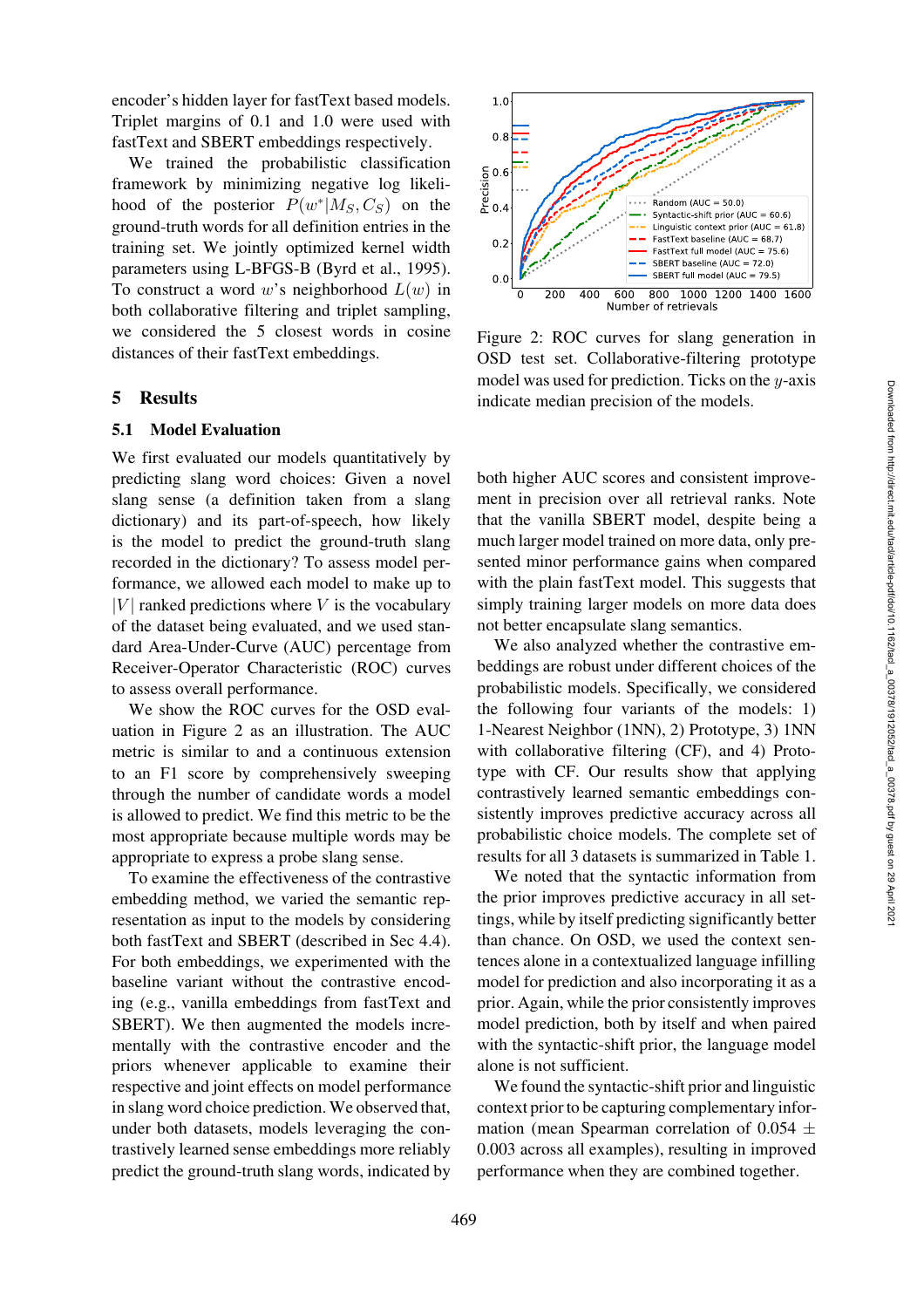<span id="page-8-0"></span>

| Model                                                                                                                                                                              | 1NN  | Prototype | 1NN+CF                       | Proto+CF |
|------------------------------------------------------------------------------------------------------------------------------------------------------------------------------------|------|-----------|------------------------------|----------|
| Dataset 1: Online Slang Dictionary (OSD)                                                                                                                                           |      |           |                              |          |
| Prior Baseline - Uniform<br>Prior Baseline - Syntactic-shift<br>Prior Baseline - Linguistic Context(Donahue et al., 2020)<br>Prior Baseline - Syntactic-shift + Linguistic Context |      |           | 51.9<br>60.6<br>61.8<br>67.3 |          |
| FastText Baseline(Sun et al., 2019)                                                                                                                                                | 63.2 | 65.2      | 66.0                         | 68.7     |
| FastText + Contrastive Semantic Encoding (CSE)                                                                                                                                     | 71.7 | 71.6      | 73.0                         | 72.6     |
| FastText + CSE + Syntactic-shift Prior (SSP)                                                                                                                                       | 73.8 | 73.4      | 75.2                         | 74.4     |
| FastText + CSE + Linguistic Context Prior (LCP)                                                                                                                                    | 73.6 | 73.2      | 74.7                         | 73.9     |
| $FastText + CSE + SSP + LCP$                                                                                                                                                       | 75.4 | 74.9      | 76.5                         | 75.6     |
| <b>SBERT</b> Baseline                                                                                                                                                              | 67.4 | 68.1      | 69.5                         | 72.0     |
| SBERT + CSE                                                                                                                                                                        | 76.6 | 77.4      | 77.4                         | 78.0     |
| $SBERT + CSE + SSP$                                                                                                                                                                | 77.6 | 78.0      | 78.8                         | 78.9     |
| $SBERT + CSE + LCP$                                                                                                                                                                | 77.8 | 78.4      | 78.1                         | 78.7     |
| $SBERT + CSE + SSP + LCP$                                                                                                                                                          | 78.5 | 79.0      | 79.4                         | 79.5     |
| Dataset 2: Green's Dictionary of Slang (GDoS)                                                                                                                                      |      |           |                              |          |
| Prior Baseline - Uniform                                                                                                                                                           | 51.5 |           |                              |          |
| Prior Baseline - Syntactic-shift                                                                                                                                                   | 61.0 |           |                              |          |
| FastText Baseline(Sun et al., 2019)                                                                                                                                                | 68.2 | 69.9      | 67.8                         | 69.7     |
| FastText + Contrastive Semantic Encoding (CSE)                                                                                                                                     | 73.4 | 74.0      | 74.1                         | 74.8     |
| FastText + CSE + Syntactic-shift Prior (SSP)                                                                                                                                       | 74.5 | 74.8      | 75.2                         | 75.8     |
| <b>SBERT</b> Baseline                                                                                                                                                              | 67.1 | 68.0      | 66.8                         | 67.5     |
| SBERT + CSE                                                                                                                                                                        | 77.8 | 78.2      | 77.4                         | 77.9     |
| $SBERT + CSE + SSP$                                                                                                                                                                | 78.5 | 78.7      | 78.3                         | 78.6     |
| Dataset 3: Urban Dictionary (UD)                                                                                                                                                   |      |           |                              |          |
| Prior Baseline - Uniform                                                                                                                                                           | 52.3 |           |                              |          |
| FastText Baseline(Sun et al., 2019)                                                                                                                                                | 65.2 | 68.8      | 67.6                         | 70.9     |
| FastText + Contrastive Semantic Encoding (CSE)                                                                                                                                     | 71.0 | 72.2      | 71.5                         | 73.7     |
| <b>SBERT</b> Baseline                                                                                                                                                              | 72.4 | 71.7      | 74.0                         | 74.4     |
| SBERT + CSE                                                                                                                                                                        | 76.2 | 76.6      | 77.2                         | 78.8     |

Table 1: Summary of model AUC scores (%) for slang generation in 3 slang datasets.

However, the majority of the performance gain is attributed to the augmented contrastive embeddings, which highlights the importance and supports our premise that encoding of slang and conventional senses is crucial to slang word choice.

# 5.2 Historical Analysis of Slang Emergence

We next performed a temporal analysis to evaluate whether our model explains slang emergence over time. We used the time tags available in the GDoS dataset and predicted historically emerged slang from the past 50 years (1960s–2000s). For a given slang entry recorded in history, we tagged its emergent decade using the earliest dated reference available in the dictionary. For each future decade d, we trained our model using all entries before d and assessed whether our model can predict the choices of slang words for slang senses that emerged in the future decade. We scored the models on slang words that emerged during each subsequent decade, simulating a scenario where future slang usages are incrementally predicted.

[Table 2](#page-9-1) summarizes the result from the historical analysis for the non-contrastive SBERT baseline and our full model (with contrastive embeddings), based on the GDoS data. AUC scores are similar to the previous findings but slightly lower for both models in this historical setting. Overall, we find the full model to improve the baseline consistently over the course of history examined and achieve similar performance as in the synchronic evaluation. This provides strong evidence that our framework is robust and has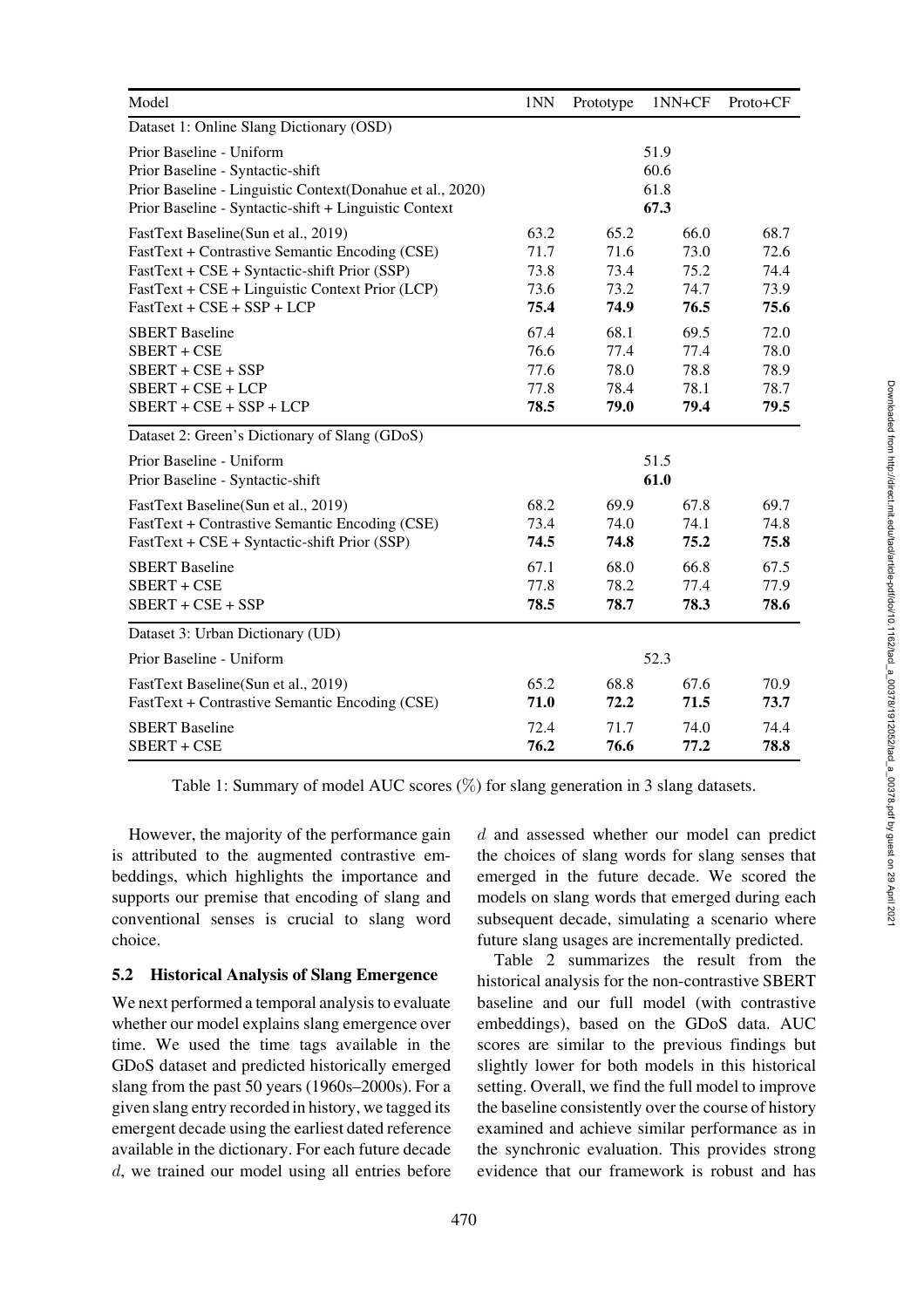<span id="page-9-1"></span>

| Decade | # Test | <b>Baseline</b> | SBERT+CSE+SSP |
|--------|--------|-----------------|---------------|
| 1960s  | 2010   | 67.5            | 77.4          |
| 1970s  | 1757   | 66.3            | 77.9          |
| 1980s  | 1655   | 66.3            | 78.6          |
| 1990s  | 1605   | 66.2            | 75.4          |
| 2000s  | 1374   | 65.9            | 77.0          |

Table 2: Summary of model AUC scores in historical prediction of slang emergence (1960s-2000s). The non-contrastive SBERT baseline and the proposed full model (with contrastive embedding, CSE, and syntactic prior, SSP) are compared using collaborativefiltering Prototype. Models were trained and tested incrementally through time (test sizes shown) and trained initially on 20,899 Green's Dictionary definitions prior to the 1960s.

explanatory power over the historical emergence of slang.

### <span id="page-9-0"></span>5.3 Model Error Analysis and Interpretation

Few-shot vs Zero-shot Prediction. We analyze our model errors and note that one source of error stems from whether the probe slang word has appeared during training versus not. Here, each candidate word is treated as a class and each slang sense of a word seen in the training set is considered a 'shot'. In the few-shot case, although the slang sense in question was not observed in prediction, the model has some *a priori* knowledge about its target word and how it has been used in slang context (because a word may have multiple slang senses), thus allowing the model to generalize toward novel slang usage of that word. In the zero-shot case, the model needs to select a novel slang word (i.e., one that never appeared in training) and hence has no direct knowledge about how that word should be extended in a slang context. Such knowledge must be inferred indirectly, and in this case, from the conventional senses of the candidate words. The model can then infer how words with similar conventional senses might extend to slang context.

[Table 3](#page-9-2) outlines the AUC scores of the collaboratively filtered prototype models under few-shot and zero-shot settings. For each dataset, we partitioned the corresponding test set by whether the target word appears at least once within another definition entry in the training data. This results in 179, 2,661, and 165 few-shot definitions in

<span id="page-9-2"></span>

| (a) Online Slang Dictionary (OSD)      |           |  |  |  |
|----------------------------------------|-----------|--|--|--|
| Few-shot                               | Zero-shot |  |  |  |
| 55.1                                   | 47.1      |  |  |  |
| 63.4                                   | 56.4      |  |  |  |
| 72.4                                   | 45.8      |  |  |  |
| 74.7                                   | 56.4      |  |  |  |
| 68.3                                   | 69.2      |  |  |  |
| 74.8                                   | 69.4      |  |  |  |
| 76.8                                   | 70.9      |  |  |  |
| 76.7                                   | 69.5      |  |  |  |
| 78.7                                   | 70.9      |  |  |  |
| 72.2                                   | 71.6      |  |  |  |
| 78.3                                   | 77.5      |  |  |  |
| 79.3                                   | 78.3      |  |  |  |
| 79.8                                   | 77.1      |  |  |  |
| $SBERT + CSE + SSP + LCP$<br>80.7      | 77.8      |  |  |  |
| (b) Green's Dictionary of Slang (GDoS) |           |  |  |  |
| Few-shot                               | Zero-shot |  |  |  |
| 51.8                                   | 48.1      |  |  |  |
| 61.6                                   | 54.8      |  |  |  |
| 70.6                                   | 61.3      |  |  |  |
| 76.3                                   | 59.2      |  |  |  |
| 77.3                                   | 60.7      |  |  |  |
| 68.3                                   | 59.6      |  |  |  |
| 79.0                                   | 66.8      |  |  |  |
| 79.7                                   | 67.7      |  |  |  |
| (c) Urban Dictionary (UD)              |           |  |  |  |
| Few-shot                               | Zero-shot |  |  |  |
| 54.2                                   | 49.1      |  |  |  |
| 68.6                                   | 75.0      |  |  |  |
| 76.2                                   | 69.4      |  |  |  |
|                                        | 76.8      |  |  |  |
| 80.6                                   | 75.6      |  |  |  |
|                                        | 73.0      |  |  |  |

Table 3: Model AUC scores (%) for Few-shot and Zero-shot test sets ("CSE" for contrastive embedding, ''SSP'' for syntactic prior, ''LCP'' for contextual prior, and ''FT'' for fastText).

<span id="page-9-3"></span>

Figure 3: Degree of synonymy in the test examples relative to training data in each of the 3 datasets.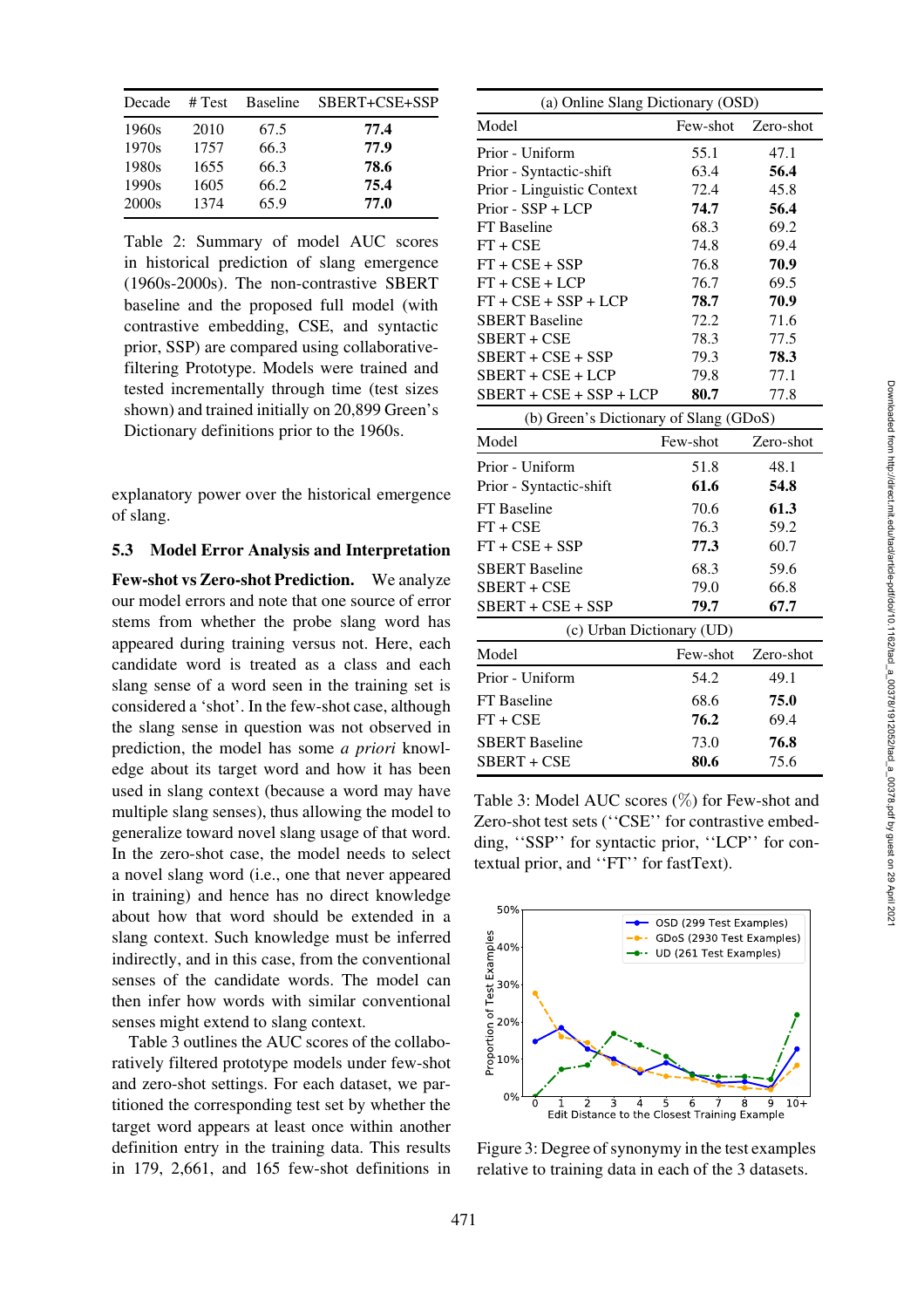<span id="page-10-0"></span>

Figure 4: Model AUC scores (%) under test sets with different degrees of synonymy present in training, for the baselines and the best performing models (under collaborative-filtering prototype).

OSD, GDoS, and UD, respectively, along with 120, 269, 96 zero-shot definitions. From our results, we observed that it is more challenging for the model to generalize usage patterns to unseen words, with AUC scores often being higher in the few-shot case. Overall, we found the model to have the most issues handling zero-shot cases from GDoS due to the fine-grained senses recorded in this dictionary, where a word has more slang senses on average (in comparison to

<span id="page-10-1"></span>

| (a) Online Slang Dictionary (OSD)      |                    |                   |  |  |
|----------------------------------------|--------------------|-------------------|--|--|
| Model                                  | Training           | Testing           |  |  |
| FT Baseline                            | $0.33 \pm 0.011$   | $0.35 \pm 0.033$  |  |  |
| $FT + CSE$                             | $0.15 \pm 0.0083$  | $0.28 \pm 0.030$  |  |  |
| <b>SBERT</b> Baseline                  | $0.34 \pm 0.011$   | $0.32 \pm 0.033$  |  |  |
| SBERT + CSE                            | $0.097 \pm 0.0069$ | $0.23 \pm 0.029$  |  |  |
| (b) Green's Dictionary of Slang (GDoS) |                    |                   |  |  |
| Model                                  | Training           | Testing           |  |  |
| FT Baseline                            | $0.30 \pm 0.0034$  | $0.30 \pm 0.010$  |  |  |
| $FT + CSE$                             | $0.19 \pm 0.0028$  | $0.26 \pm 0.0097$ |  |  |
| <b>SBERT</b> Baseline                  | $0.32 \pm 0.0035$  | $0.32 \pm 0.010$  |  |  |
| SBERT + CSE                            | $0.10 \pm 0.0019$  | $0.22 \pm 0.0089$ |  |  |
| (c) Urban Dictionary (UD)              |                    |                   |  |  |
| Model                                  | Training           | Testing           |  |  |
| FT Baseline                            | $0.34 \pm 0.012$   | $0.31 \pm 0.037$  |  |  |
| $FT + CSE$                             | $0.20 \pm 0.010$   | $0.28 \pm 0.033$  |  |  |
| <b>SBERT</b> Baseline                  | $0.34 \pm 0.012$   | $0.28 \pm 0.034$  |  |  |
| SBERT + CSE                            | $0.10 \pm 0.0075$  | $0.23 \pm 0.031$  |  |  |

Table 4:Mean Euclidean distance from slang senses to prototypical conventional senses.

the OSD and UD data). This issue caused the models to be more biased towards generalizing usage patterns from more commonly observed words. Finally, the SBERT-based models tend to be more robust towards unseen word-forms, potentially benefiting from their contextualized properties.

Synonymous Slang Senses. We also examined the influence of synonymy (or sense overlap) in the slang datasets. We quantified the degree of sense synonymy by checking each test sense against all training senses and computing the edit distance between the corresponding sets of constituent content words of the sense definitions.

[Figure 3](#page-9-3) shows the distribution of degree of synonymy across all test examples where the edit distance to the closest training example is considered. We perform our evaluation by binning based on the degree of synonymy and summarize the results in [Figure 4.](#page-10-0) We do not observe any substantial changes in performance when controlling for the degree of synonymy, and in fact, the highly synonymous definitions appear to be more difficult (as opposed to easier) for the models. Overall, we find the models to yield consistent improvement across different degrees of synonymy, particularly with the SBERT based full model, which offers improvement in all cases.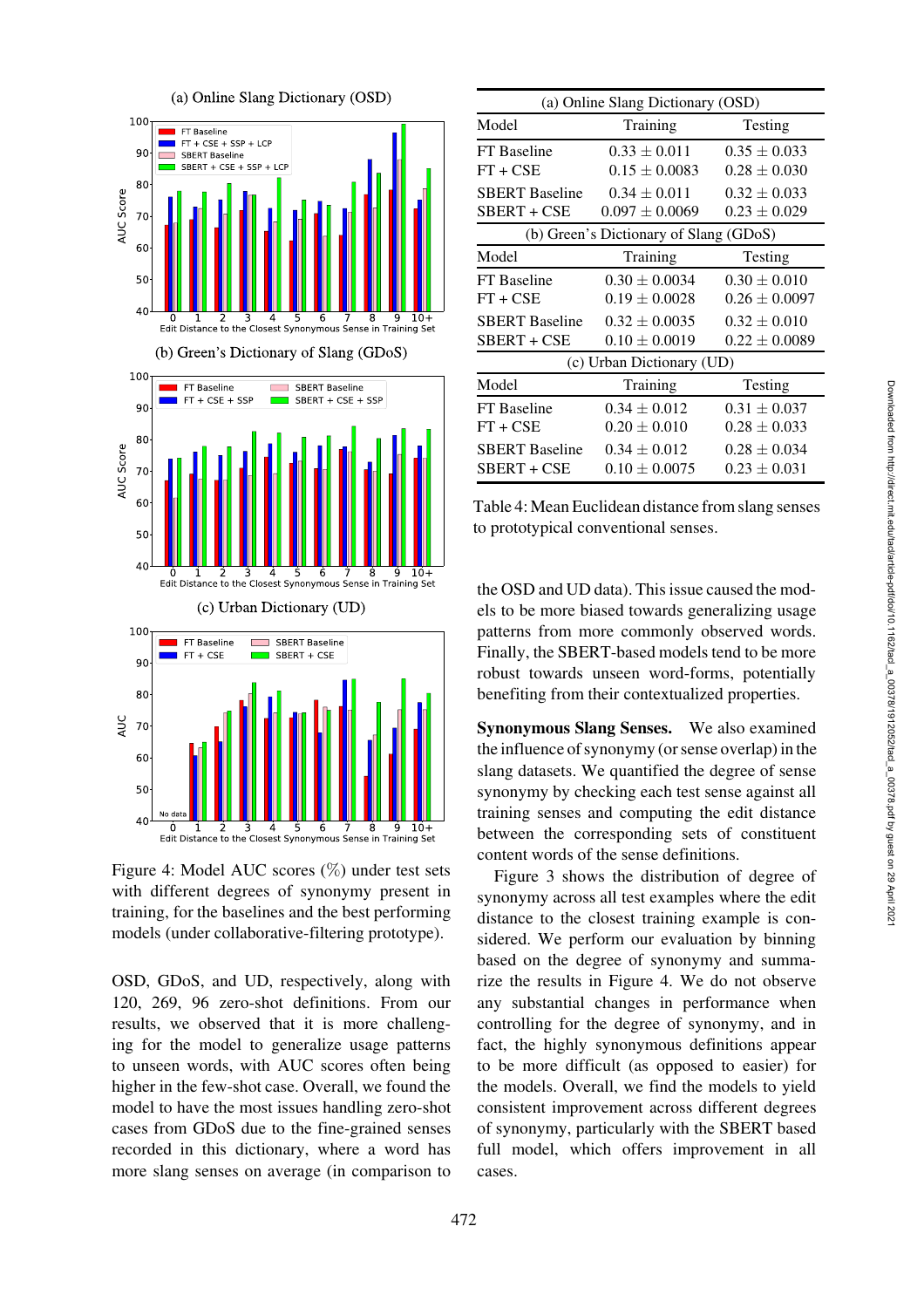<span id="page-11-0"></span>

| Model                                                                                                       | Top-5 slang words predicted by model                                                | Predicted rank of the true slang |  |  |  |
|-------------------------------------------------------------------------------------------------------------|-------------------------------------------------------------------------------------|----------------------------------|--|--|--|
| 1. True slang: kick; Slang sense: "a thrill, amusement or excitement"                                       |                                                                                     |                                  |  |  |  |
|                                                                                                             | Sample usage: I got a huge <i>kick</i> when things were close to out of hand.       |                                  |  |  |  |
| <b>SBERT Baseline</b>                                                                                       | thrill, pleasure, frolic, yahoo, sparkle                                            | 3496 / 6540                      |  |  |  |
| Full model                                                                                                  | twist, spin, trick, crank, punch                                                    | 96 / 6540                        |  |  |  |
|                                                                                                             | 2. True slang: whiff; Slang sense: "to kill, to murder, [play on SE, to blow away]" |                                  |  |  |  |
|                                                                                                             | Sample usage: The trouble is he wasn't alone when you whiffed him.                  |                                  |  |  |  |
| <b>SBERT</b> Baseline                                                                                       | suicide, homicide, murder, killing, rape                                            | 2735 / 6540                      |  |  |  |
| Full model                                                                                                  | spill, swallow, blow, flare, dash                                                   | 296 / 6540                       |  |  |  |
| 3. True slang: <i>chirp</i> ; Slang sense: "an act of informing, a betrayal"                                |                                                                                     |                                  |  |  |  |
| Sample usage: Once we're sure there's no back-fire anywhere, the Sparrow will <i>chirp</i> his last chirp.  |                                                                                     |                                  |  |  |  |
| <b>SBERT Baseline</b>                                                                                       | dupe, sin, scam, humbug, hocus                                                      | 2431 / 6540                      |  |  |  |
| Full model                                                                                                  | chirp, squeal, squawk, fib, chat                                                    | 1/6540                           |  |  |  |
| 4. True slang: red; Slang sense: "a communist, a socialist or anyone considered to have left-wing leanings" |                                                                                     |                                  |  |  |  |
| Sample usage: Why the hell would I bed a red?                                                               |                                                                                     |                                  |  |  |  |
| <b>SBERT Baseline</b>                                                                                       | leveller, wildcat, mole, pawn, domino                                               | 1744 / 6540                      |  |  |  |
| Full model                                                                                                  | orange, bluey, black and tan, violet, shadow                                        | 164 / 6540                       |  |  |  |
| 5. True slang: team; Slang sense: "a gang of criminals"                                                     |                                                                                     |                                  |  |  |  |
| Sample usage: And a little team to follow me - all wanted up the yard.                                      |                                                                                     |                                  |  |  |  |
| <b>SBERT Baseline</b>                                                                                       | gangster, hoodlum, thug, mob, gangsta                                               | 826 / 6540                       |  |  |  |
| Full model                                                                                                  | brigade, mob, business, gang, school                                                | 15/6540                          |  |  |  |

Table 5: Example slang word predictions from the contrastively learned full model and SBERT baseline (with no contrastive embedding) on slang usage from the Green's Dictionary. Each example shows the true slang, the probe slang sense, a sample usage, the alternative slang words predicted by each model, and the predicted rank (colored bars indicate inverse rank) of the true slang from a lexicon of 6,540 words.

Semantic Distance. To understand the consequence of contrastive embedding, we examine the relative distance between conventional and slang senses of a word in embedding space and the extent to which the learned semantic relations might generalize. We measured the Euclidean distance between each slang embedding with the prototype sense vector of all candidate words, without applying the probabilistic choice models. [Table 4](#page-10-1) shows the ranks of the corresponding candidate words, averaged over all slang sense embeddings considered and normalized between 0 and 1. We observed that contrastive learning indeed brings closer slang and conventional senses (from the same word), as indicated by lower mean semantic distance after the embedding procedure is applied. Under both fastText and SBERT, we obtained significant improvement on both the OSD and GDoS test sets ( $p < 0.001$ ). On UD, the improvement is significant for SBERT  $(p = 0.018)$  but marginal for fastText  $(p = 0.087)$ .

Examples of Model Prediction. [Table 5](#page-11-0) shows 5 example slangs from the GDoS test set and the top words predicted by both the baseline SBERT model and the full SBERT-based model with contrastive learning. The full model exhibits a greater tendency to choose words that appear remotely related to the queried sense (e.g., *spill*, *swallow* for the act of killing), while the baseline model favors words that share only surface semantic similarity (e.g., retrieving *murder* and *homicide* directly). We found cases where the model extends meaning metaphorically (e.g., animal to action, in the case of *chirp*), euphemistically (e.g., *spill* and *swallow* for kill), and generalization of a concept (e.g., *brigade* and *mob* for gang), all of which are commonly attested in slang usage [\(Eble](#page-13-10), [2012\)](#page-13-10).

We found the full model to achieve better retrieval accuracy in cases where the queried slang undergoes a non-literal sense extension, whereas the baseline model is situated at retrieving candidate words with incremental or literal changes in meaning. We also noted many cases where the true slang word is difficult to predict without appropriate background knowledge. For instance, the full-model suggested words such as *orange* and *bluey* to mean ''a communist'' but could not pinpoint the color *red* without knowing its cultural association to communism. Finally, we observed that our model to perform generally worse when the target slang sense can hardly be related to conventional senses of the target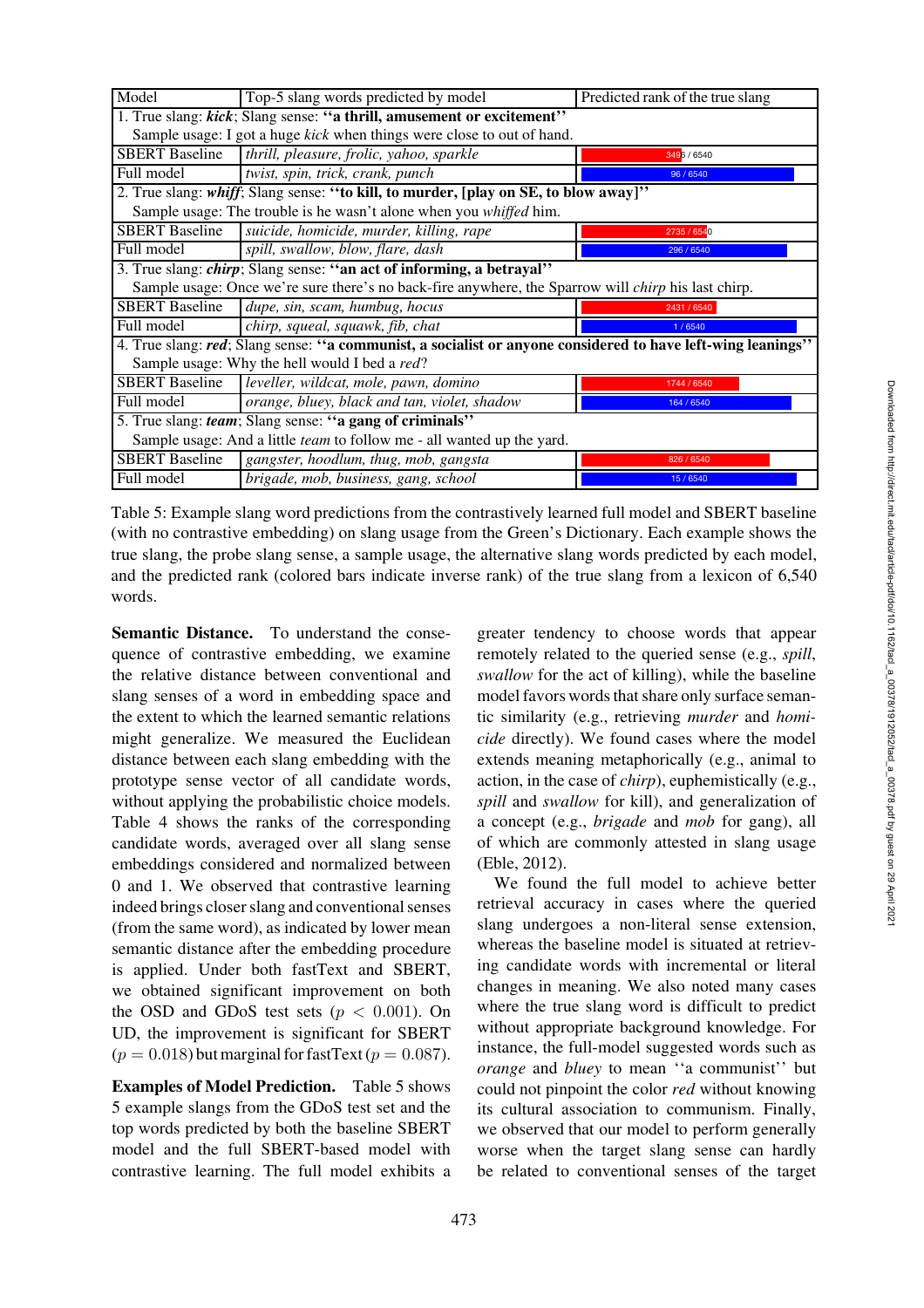word, suggesting that cultural knowledge may be important to consider in the future.

# 6 Conclusion

We have presented a framework that combines probabilistic inference with neural contrastive learning to generate novel slang word usages. Our results suggest that capturing semantic and contextual flexibility simultaneously helps to improve the automated generation of slang word choices with limited training data. To our knowledge this work constitutes the first formal computational approach to modeling slang generation, and we have shown the promise of the learned semantic space for representing slang senses. Our framework will provide opportunities for future research in the natural language processing of informal language, particularly the automated interpretation of slang.

# Acknowledgments

We thank the anonymous TACL reviewers and action editors for their constructive and detailed comments. We thank Walter Rader and Jonathon Green respectively for their permissions to use The Online Slang Dictionary and Green's Dictionary of Slang for our research. We thank Graeme Hirst, Ella Rabinovich, and members of the Language, Cognition, and Computation (LCC) Group at the University of Toronto for offering thoughtful feedback to this work. We also thank Dan Jurafsky and Derek Denis for stimulating discussion. This work was supported by a NSERC Discovery Grant RGPIN-2018-05872 and a Connaught New Researcher Award to YX.

### References

- <span id="page-12-0"></span>Elton Shah Aly and Dustin Terence van der Haar. 2020. Slang-based text sentiment analysis in instagram. In *Fourth International Congress on Information and Communication Technology*, pages 321–329, Singapore. Springer Singapore. DOI: [https://doi.org/10.1007/978](https://doi.org/10.1007/978-981-32-9343-4_25)  $-981-32-9343-425$  $-981-32-9343-425$
- <span id="page-12-3"></span>Pierre Baldi and Yves Chauvin. 1993. Neural networks for fingerprint recognition. *Neural Computation*, 5(3):402–418. DOI: [https://](https://doi.org/10.1162/neco.1993.5.3.402) [doi.org/10.1162/neco.1993.5.3.402](https://doi.org/10.1162/neco.1993.5.3.402)
- <span id="page-12-2"></span>David Bamman, Jacob Eisenstein, and Tyler Schnoebelen. 2014. Gender identity and lexical

variation in social media. *Journal of Sociolinguistics*, 18(2):135–160. DOI: [https://](https://doi.org/10.1111/josl.12080) [doi.org/10.1111/josl.12080](https://doi.org/10.1111/josl.12080)

- <span id="page-12-1"></span>Su Lin Blodgett, Lisa Green, and Brendan O'Connor. 2016. Demographic dialectal variation in social media: A case study of African-American English. In *Proceedings of the 2016 Conference on Empirical Methods in Natural Language Processing*, pages 1119–1130, Austin, Texas. Association for Computational Linguistics. DOI: [https://doi.org](https://doi.org/10.18653/v1/D16-1120) [/10.18653/v1/D16-1120](https://doi.org/10.18653/v1/D16-1120)
- <span id="page-12-6"></span>Piotr Bojanowski, Edouard Grave, Armand Joulin, and Tomas Mikolov. 2017. Enriching word vectors with subword information. *Transactions of the Association for Computational Linguistics*, 5:135–146. DOI: [https://doi.org](https://doi.org/10.1162/tacl_a_00051) [/10.1162/tacl](https://doi.org/10.1162/tacl_a_00051) a 00051
- <span id="page-12-7"></span>Samuel R. Bowman, Gabor Angeli, Christopher Potts, and Christopher D. Manning. 2015. A large annotated corpus for learning natural language inference. In *Proceedings of the 2015 Conference on Empirical Methods in Natural Language Processing*, pages 632–642, Lisbon, Portugal. Association for Computational Linguistics. DOI: [https://doi.org](https://doi.org/10.18653/v1/D15-1075) [/10.18653/v1/D15-1075](https://doi.org/10.18653/v1/D15-1075)
- <span id="page-12-4"></span>Jane Bromley, Isabelle Guyon, Yann LeCun, Eduard Säckinger, and Roopak Shah. 1994. Signature verification using a ''siamese'' time delay neural network. In J. D. Cowan, G. Tesauro, and J. Alspector, editors, *Advances in Neural Information Processing Systems 6*, pages 737–744, Morgan-Kaufmann. DOI: [https://doi.org/10.1142/9789812797926](https://doi.org/10.1142/9789812797926_0003) [0003](https://doi.org/10.1142/9789812797926_0003)
- <span id="page-12-8"></span>Richard H. Byrd, Peihuang Lu, Jorge Nocedal, and Ciyou Zhu. 1995. A limited memory algorithm for bound constrained optimization. *SIAM Journal on Scientific Computing*, 16:1190–1208. DOI: [https://doi.org](https://doi.org/10.1137/0916069) [/10.1137/0916069](https://doi.org/10.1137/0916069)
- <span id="page-12-5"></span>Sumit Chopra, Raia Hadsell, and Yann LeCun. 2005. Learning a similarity metric discriminatively, with application to face verification. In *Proceedings of the 2005 IEEE Computer Society Conference on Computer Vision and Pattern Recognition (CVPR'05) - Volume 1*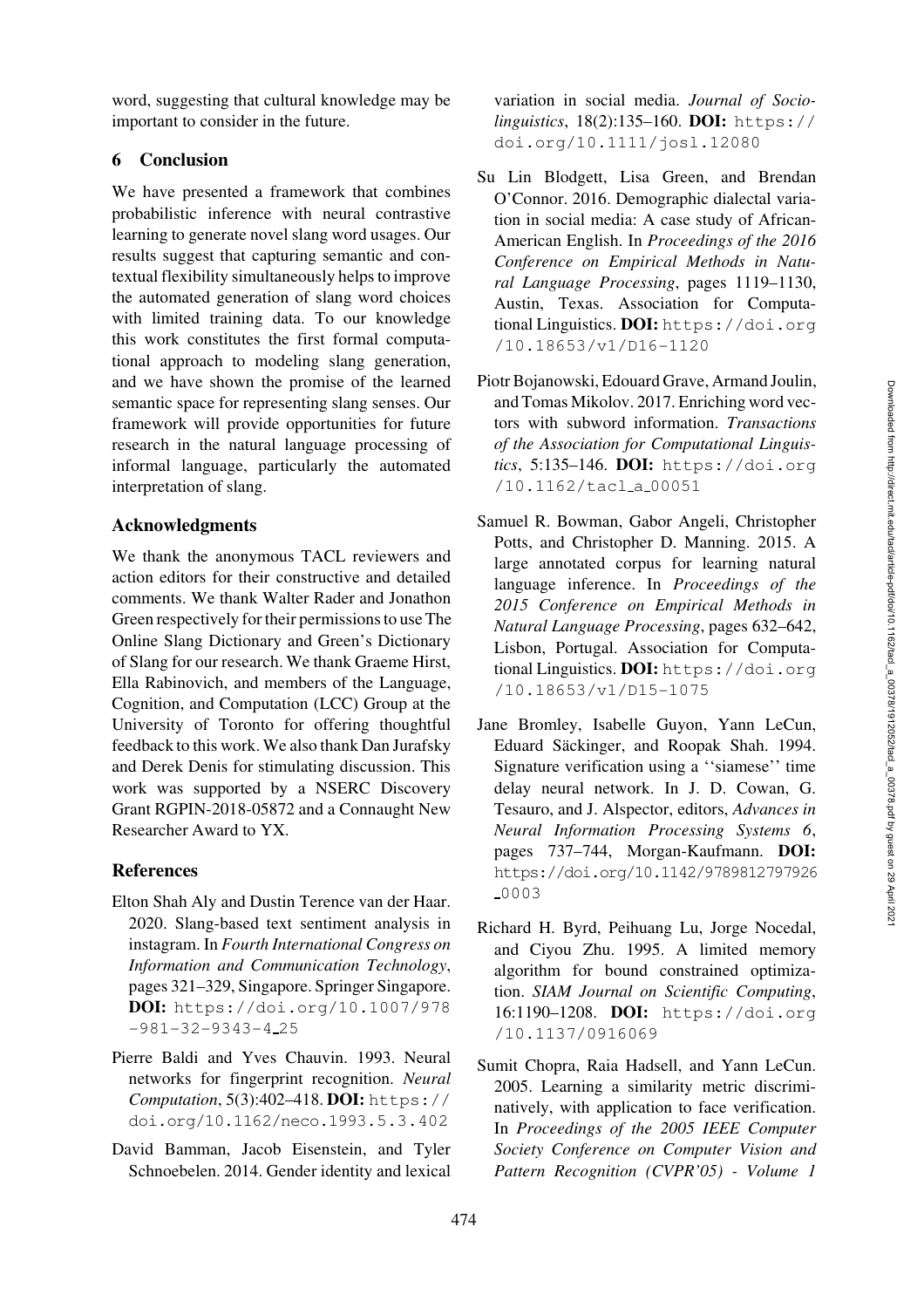*- Volume 01*, CVPR '05, pages 539–546, Washington, DC, USA. IEEE Computer Society.

- <span id="page-13-7"></span>C. Paul Cook. 2010. *Exploiting Linguistic Knowledge to Infer Properties of Neologisms*. PhD thesis, University of Toronto, Toronto, Canada.
- <span id="page-13-5"></span>Verna Dankers, Marek Rei, Martha Lewis, and Ekaterina Shutova. 2019. Modelling the interplay of metaphor and emotion through multitask learning. In *Proceedings of the 2019 Conference on Empirical Methods in Natural Language Processing and the 9th International Joint Conference on Natural Language Processing (EMNLP-IJCNLP)*, pages 2218–2229, Hong Kong, China. Association for Computational Linguistics. DOI: [https://doi](https://doi.org/10.18653/v1/D19-1227) [.org/10.18653/v1/D19-1227](https://doi.org/10.18653/v1/D19-1227)
- <span id="page-13-1"></span>Chris Donahue, Mina Lee, and Percy Liang. 2020. Enabling language models to fill in the blanks. In *Proceedings of the 58th Annual Meeting of the Association for Computational Linguistics*, pages 2492–2501, Online. Association for Computational Linguistics. DOI: [https://doi.org/10.18653/v1/2020](https://doi.org/10.18653/v1/2020.acl-main.225) [.acl-main.225](https://doi.org/10.18653/v1/2020.acl-main.225)
- <span id="page-13-0"></span>Connie C. Eble. 1989. The ephemerality of American college slang. In *The Fifteenth Lacus Forum*, 15, pages 457–469.
- <span id="page-13-10"></span>Connie C. Eble. 2012. *Slang & Sociability: In-group Language Among College Students*. University of North Carolina Press, Chapel Hill, NC.
- <span id="page-13-3"></span>Katrin Erk. 2016. What do you know about an alligator when you know the company it keeps? *Semantics and Pragmatics*, 9(17):1–63. DOI: <https://doi.org/10.3765/sp.9.17>
- <span id="page-13-8"></span>Afsaneh Fazly, Paul Cook, and Suzanne Stevenson. 2009. Unsupervised type and token identification of idiomatic expressions. *Computational Linguistics*, 35(1):61–103. DOI: [https://doi.org/10.1162/coli.08](https://doi.org/10.1162/coli.08-010-R1-07-048)  $-010 - R1 - 07 - 048$
- <span id="page-13-2"></span>Renato Ferreira Pinto Jr. and Yang Xu. 2021. A computational theory of child overextension. *Cognition*, 206:104472. DOI: [https://doi.org](https://doi.org/10.1016/j.cognition.2020.104472) [/10.1016/j.cognition.2020.104472](https://doi.org/10.1016/j.cognition.2020.104472)
- <span id="page-13-6"></span>Elena Filatova. 2012. Irony and sarcasm: Corpus generation and analysis using crowdsourcing. In *Proceedings of the Eighth International Conference on Language Resources and Evaluation (LREC-2012)*, pages 392–398, Istanbul, Turkey. European Language Resources Association (ELRA).
- <span id="page-13-4"></span>Ge Gao, Eunsol Choi, Yejin Choi, and Luke Zettlemoyer. 2018. Neural metaphor detection in context. In *Proceedings of the 2018 Conference on Empirical Methods in Natural Language Processing*, pages 607–613, Brussels, Belgium. Association for Computational Linguistics. DOI: [https://doi](https://doi.org/10.18653/v1/D18-1060) [.org/10.18653/v1/D18-1060](https://doi.org/10.18653/v1/D18-1060)
- <span id="page-13-11"></span>David Goldberg, David Nichols, Brian M. Oki, and Douglas Terry. 1992. Using collaborative filtering to weave an information tapestry. *Comunications of ACM*, 35:61–70. DOI: [https://doi.org/10.1145/138859](https://doi.org/10.1145/138859.138867) [.138867](https://doi.org/10.1145/138859.138867)
- <span id="page-13-13"></span>Jonathan Green. 2010. *Greens Dictionary of Slang*. Chambers, London.
- <span id="page-13-14"></span>William L. Hamilton, Jure Leskovec, and Dan Jurafsky. 2016. Diachronic word embeddings reveal statistical laws of semantic change. In *Proceedings of the 54th Annual Meeting of the Association for Computational Linguistics (Volume 1: Long Papers)*, pages 1489–1501, Berlin, Germany. Association for Computational Linguistics.
- <span id="page-13-9"></span>Eric Holgate, Isabel Cachola, Daniel Preotiuc-Pietro, and Junyi Jessy Li. 2018. Why swear? Analyzing and inferring the intentions of vulgar expressions. In *Proceedings of the 2018 Conference on Empirical Methods in Natural Language Processing*, pages 4405–4414, Brussels, Belgium. Association for Computational Linguistics. DOI: [https://doi](https://doi.org/10.18653/v1/D18-1471) [.org/10.18653/v1/D18-1471](https://doi.org/10.18653/v1/D18-1471)
- <span id="page-13-12"></span>Herman Kamper, Weiran Wang, and Karen Livescu. 2016. Deep convolutional acoustic word embeddings using word-pair side information. In *2016 IEEE International Conference on Acoustics, Speech and Signal Processing (ICASSP)*, pages 4950–4954. DOI: [https://](https://doi.org/10.1109/ICASSP.2016.7472619) [doi.org/10.1109/ICASSP.2016.7472619](https://doi.org/10.1109/ICASSP.2016.7472619)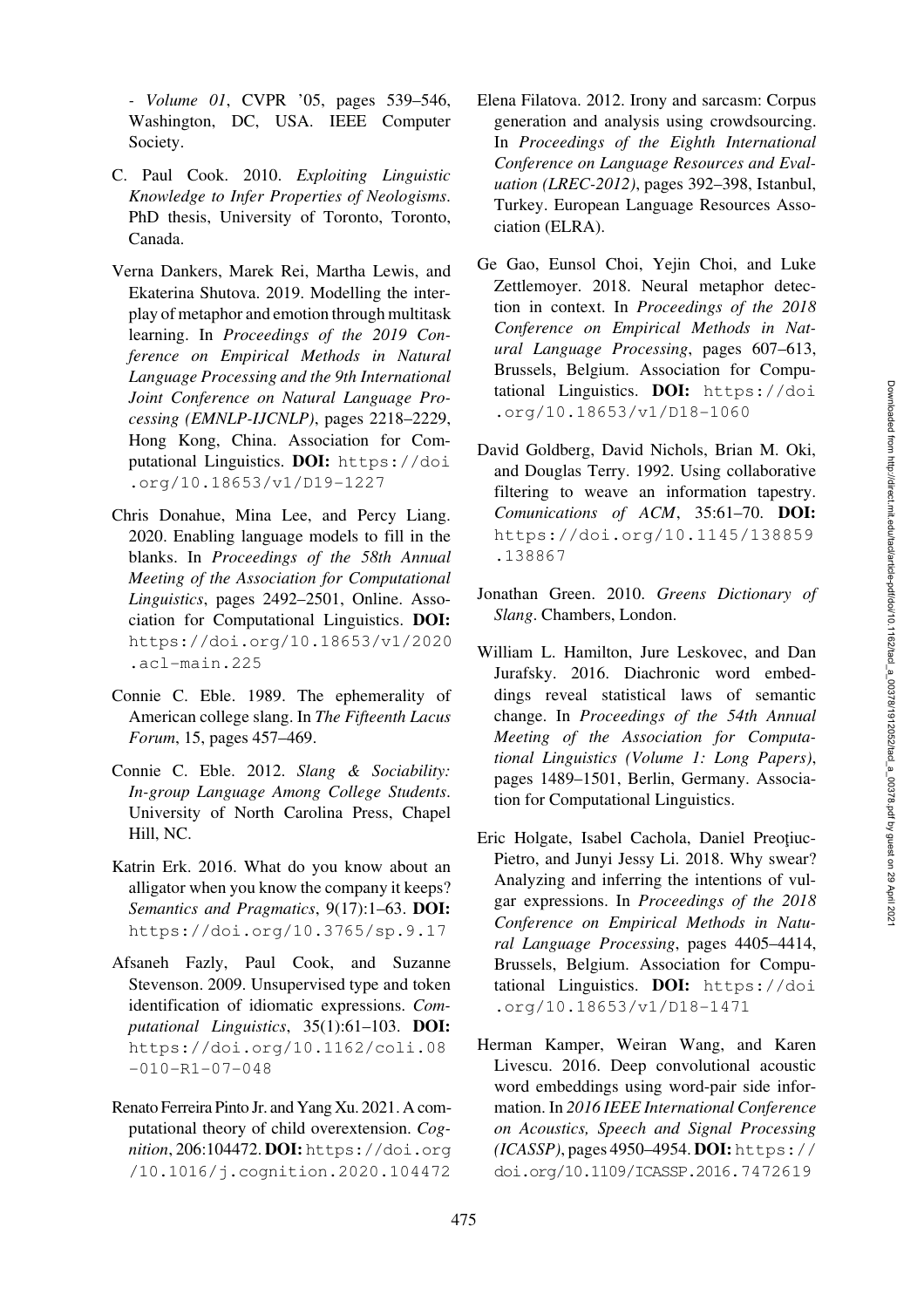- <span id="page-14-15"></span>Diederik P. Kingma and Jimmy Ba. 2015. Adam: A method for stochastic optimization. In *3rd International Conference on Learning Representations, ICLR 2015, San Diego, CA, USA, May 7-9, 2015, Conference Track Proceedings*.
- <span id="page-14-13"></span>Gregory Koch, Richard Zemel, and Ruslan Salakhutdinov. 2015. Siamese neural networks for one-shot image recognition. In *Deep Learning Workshop at the International Conference on Machine Learning*, volume 2.
- <span id="page-14-8"></span>Vivek Kulkarni and William Yang Wang. 2018. Simple models for word formation in slang. In *Proceedings of the 2018 Conference of the North American Chapter of the Association for Computational Linguistics: Human Language Technologies, Volume 1 (Long Papers)*, pages 1424–1434, New Orleans, Louisiana. Association for Computational Linguistics. DOI: [https://doi.org/10.18653/v1](https://doi.org/10.18653/v1/N18-1129) [/N18-1129](https://doi.org/10.18653/v1/N18-1129)
- <span id="page-14-6"></span>William Labov. 1972. *Language in the Inner City: Studies in the Black English Vernacular*. University of Pennsylvania Press.
- <span id="page-14-7"></span>William Labov. 2006. *The Social Stratification of English in New York City*. Cambridge University Press. DOI: [https://doi.org](https://doi.org/10.1017/CBO9780511618208) [/10.1017/CBO9780511618208](https://doi.org/10.1017/CBO9780511618208)
- <span id="page-14-0"></span>Sidney Landau. 1984. *Dictionaries: The Art and Craft of Lexicography*, Charles Scribner's Sons, New York, NY.
- <span id="page-14-2"></span>Maria Lapata and Alex Lascarides. 2003. A probabilistic account of logical metonymy. *Computational Linguistics*, 29(2): 261–315.DOI: [https://doi.org/10.1162](https://doi.org/10.1162/089120103322145324) [/089120103322145324](https://doi.org/10.1162/089120103322145324)
- <span id="page-14-10"></span>Marc T. Law, Nicolas Thome, and Matthieu Cord. 2013. Quadruplet-wise image similarity learning. In *2013 IEEE International Conference on Computer Vision*, pages 249–256. DOI: [https://doi.org/10.1109/ICCV](https://doi.org/10.1109/ICCV.2013.38) [.2013.38](https://doi.org/10.1109/ICCV.2013.38)
- <span id="page-14-9"></span>Adrienne Lehrer. 1985. The influence of semantic fields on semantic change. *Historical Semantics: Historical Word Formation*, 29:283–296. DOI: [https://doi](https://doi.org/10.1515/9783110850178.283) [.org/10.1515/9783110850178.283](https://doi.org/10.1515/9783110850178.283)
- <span id="page-14-3"></span>Changsheng Liu and Rebecca Hwa. 2018. Heuristically informed unsupervised idiom usage recognition. In *Proceedings of the 2018 Conference on Empirical Methods in Natural Language Processing*, pages 1723–1731, Brussels, Belgium. Association for Computational Linguistics.
- <span id="page-14-4"></span>Rijul Magu and Jiebo Luo. 2018. Determining code words in euphemistic hate speech using word embedding networks. In *Proceedings of the 2nd Workshop on Abusive Language Online (ALW2)*, pages 93–100, Brussels, Belgium. Association for Computational Linguistics. DOI: [https://doi.org](https://doi.org/10.18653/v1/W18-5112) [/10.18653/v1/W18-5112](https://doi.org/10.18653/v1/W18-5112)
- <span id="page-14-5"></span>Elisa Mattiello. 2005. The pervasiveness of slang in standard and non-standard English. *Mots Palabras Words*, 6:7–41.
- <span id="page-14-1"></span>Jean-Baptiste Michel, Yuan Kui Shen, Aviva Presser Aiden, Adrian Veres, Matthew K. Gray, Joseph P. Pickett, Dale Hoiberg, Dan Clancy, Peter Norvig, Jon Orwant, Steven Pinker, Martin A. Nowak, and Erez Lieberman Aiden. 2011. Quantitative analysis of culture using millions of digitized books. *Science*, 331:176–182. DOI: [https://doi.org/10](https://doi.org/10.1126/science.1199644) [.1126/science.1199644](https://doi.org/10.1126/science.1199644)
- <span id="page-14-11"></span>Jonas Mueller and Aditya Thyagarajan. 2016. Siamese recurrent architectures for learning sentence similarity. In *Proceedings of the Thirtieth AAAI Conference on Artificial Intelligence*, AAAI'16, pages 2786–2792. AAAI Press.
- <span id="page-14-14"></span>Vinod Nair and Geoffrey E. Hinton. 2010. Rectified linear units improve restricted boltzmann machines. In *Proceedings of the 27th International Conference on International Conference on Machine Learning*, ICML'10, pages 807–814, USA. Omnipress.
- <span id="page-14-12"></span>Paul Neculoiu, Maarten Versteegh, and Mihai Rotaru. 2016. Learning text similarity with Siamese recurrent networks. In *Proceedings of the 1st Workshop on Representation Learning for NLP*, pages 148–157, Berlin, Germany. Association for Computational Linguistics. DOI: [https://doi](https://doi.org/10.18653/v1/W16-1617) [.org/10.18653/v1/W16-1617](https://doi.org/10.18653/v1/W16-1617)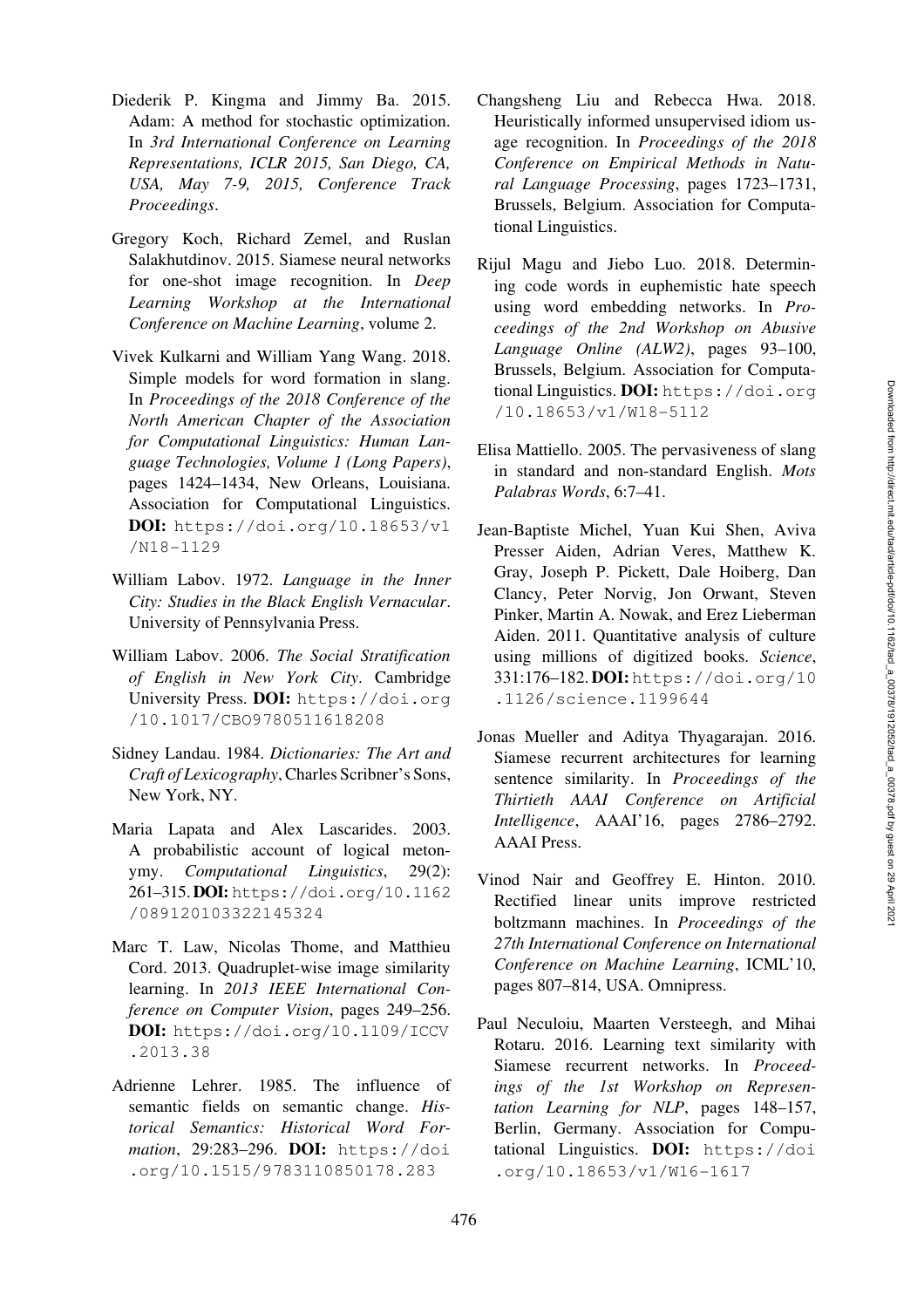- <span id="page-15-8"></span>Ke Ni and William Yang Wang. 2017. Learning to explain non-standard English words and phrases. In *Proceedings of the Eighth International Joint Conference on Natural Language Processing (Volume 2: Short Papers)*, pages 413–417, Taipei, Taiwan. Asian Federation of Natural Language Processing.
- <span id="page-15-5"></span>Malvina Nissim and Katja Markert. 2003. Syntactic features and word similarity for supervised metonymy resolution. In *Proceedings of the 41st Annual Meeting on Association for Computational Linguistics - Volume 1*, ACL '03, pages 56–63, Stroudsburg, PA, USA. Association for Computational Linguistics. DOI: [https://doi.org/10.3115/1075096](https://doi.org/10.3115/1075096.1075104) [.1075104](https://doi.org/10.3115/1075096.1075104)
- <span id="page-15-2"></span>Zhengqi Pei, Zhewei Sun, and Yang Xu. 2019. Slang detection and identification. In *Proceedings of the 23rd Conference on Computational Natural Language Learning (CoNLL)*, pages 881–889, Hong Kong, China. Association for Computational Linguistics.
- <span id="page-15-1"></span>Martin J. Pickering and Simon Garrod. 2013. Forward models and their implications for production, comprehension, and dialogue. *Behavioral and Brain Sciences*, 36(4): 377–392. DOI: [https://doi.org/10](https://doi.org/10.1017/S0140525X12003238) [.1017/S0140525X12003238](https://doi.org/10.1017/S0140525X12003238)
- <span id="page-15-0"></span>Alec Radford, Jeffrey Wu, Rewon Child, David Luan, Dario Amodei, and Ilya Sutskever. 2019. Language models are unsupervised multitask learners. *OpenAI blog*, 1(8):9.
- <span id="page-15-10"></span>Christian Ramiro, Mahesh Srinivasan, Barbara C. Malt, and Yang Xu. 2018. Algorithms in the historical emergence of word senses. *Proceedings of the National Academy of Sciences*, 115:2323–2328. DOI: [https://](https://doi.org/10.1073/pnas.1714730115) [doi.org/10.1073/pnas.1714730115](https://doi.org/10.1073/pnas.1714730115)
- <span id="page-15-13"></span>Nils Reimers and Iryna Gurevych. 2019. Sentence-BERT: Sentence embeddings using Siamese BERT-networks. In *Proceedings of the 2019 Conference on Empirical Methods in Natural Language Processing and the 9th International Joint Conference on Natural Language Processing (EMNLP-IJCNLP)*, pages 3982–3992, Hong Kong, China. Association for Computational Linguistics.

DOI: [https://doi.org/10.18653/v1](https://doi.org/10.18653/v1/D19-1410) [/D19-1410](https://doi.org/10.18653/v1/D19-1410)

- <span id="page-15-6"></span>Ekaterina Shutova, Jakub Kaplan, Simone Teufel, and Anna Korhonen. 2013a. A computational model of logical metonymy. *ACM Transactions on Speech and Language Processing*, 10(3):11:1–11:28. DOI: [https://doi.org](https://doi.org/10.1145/2483969.2483973) [/10.1145/2483969.2483973](https://doi.org/10.1145/2483969.2483973)
- <span id="page-15-3"></span>Ekaterina Shutova, Simone Teufel, and Anna Korhonen. 2013b. Statistical metaphor processing.*Computational Linguistics*, 39(2):301–353. DOI: [https://doi.org/10.1162/COLI](https://doi.org/10.1162/COLI_a_00124)  $-a - 00124$  $-a - 00124$
- <span id="page-15-11"></span>Jake Snell, Kevin Swersky, and Richard S. Zemel. 2017. Prototypical networks for few-shot learning. In *Advances in Neural Information Processing Systems 30: Annual Conference on Neural Information Processing Systems 2017, 4-9 December 2017, Long Beach, CA, USA*, pages 4080–4090.
- <span id="page-15-7"></span>Ian Stewart and Jacob Eisenstein. 2018. Making ''fetch'' happen: The influence of social and linguistic context on nonstandard word growth and decline. In *Proceedings of the 2018 Conference on Empirical Methods in Natural Language Processing*, pages 4360–4370, Brussels, Belgium. Association for Computational Linguistics. DOI: [https://](https://doi.org/10.18653/v1/D18-1467) [doi.org/10.18653/v1/D18-1467](https://doi.org/10.18653/v1/D18-1467)
- <span id="page-15-9"></span>Zhewei Sun, Richard Zemel, and Yang Xu. 2019. Slang generation as categorization. In *Proceedings of the 41st Annual Conference of the Cognitive Science Society*, pages 2898–2904. Cognitive Science Society.
- <span id="page-15-12"></span>Ashish Vaswani, Noam Shazeer, Niki Parmar, Jakob Uszkoreit, Llion Jones, Aidan N. Gomez, undefinedukasz Kaiser, and Illia Polosukhin. 2017. Attention is all you need. In *Proceedings of the 31st International Conference on Neural Information Processing Systems*, NIPS'17, pages 6000–6010, Red Hook, NY, USA. Curran Associates Inc.
- <span id="page-15-4"></span>Tony Veale, Ekaterina Shutova, and Beata Beigman Klebanov. 2016. *Metaphor: A Computational Perspective*. Morgan & Claypool Publishers. DOI: [https://doi.org/10](https://doi.org/10.2200/S00694ED1V01Y201601HLT031) [.2200/S00694ED1V01Y201601HLT031](https://doi.org/10.2200/S00694ED1V01Y201601HLT031)